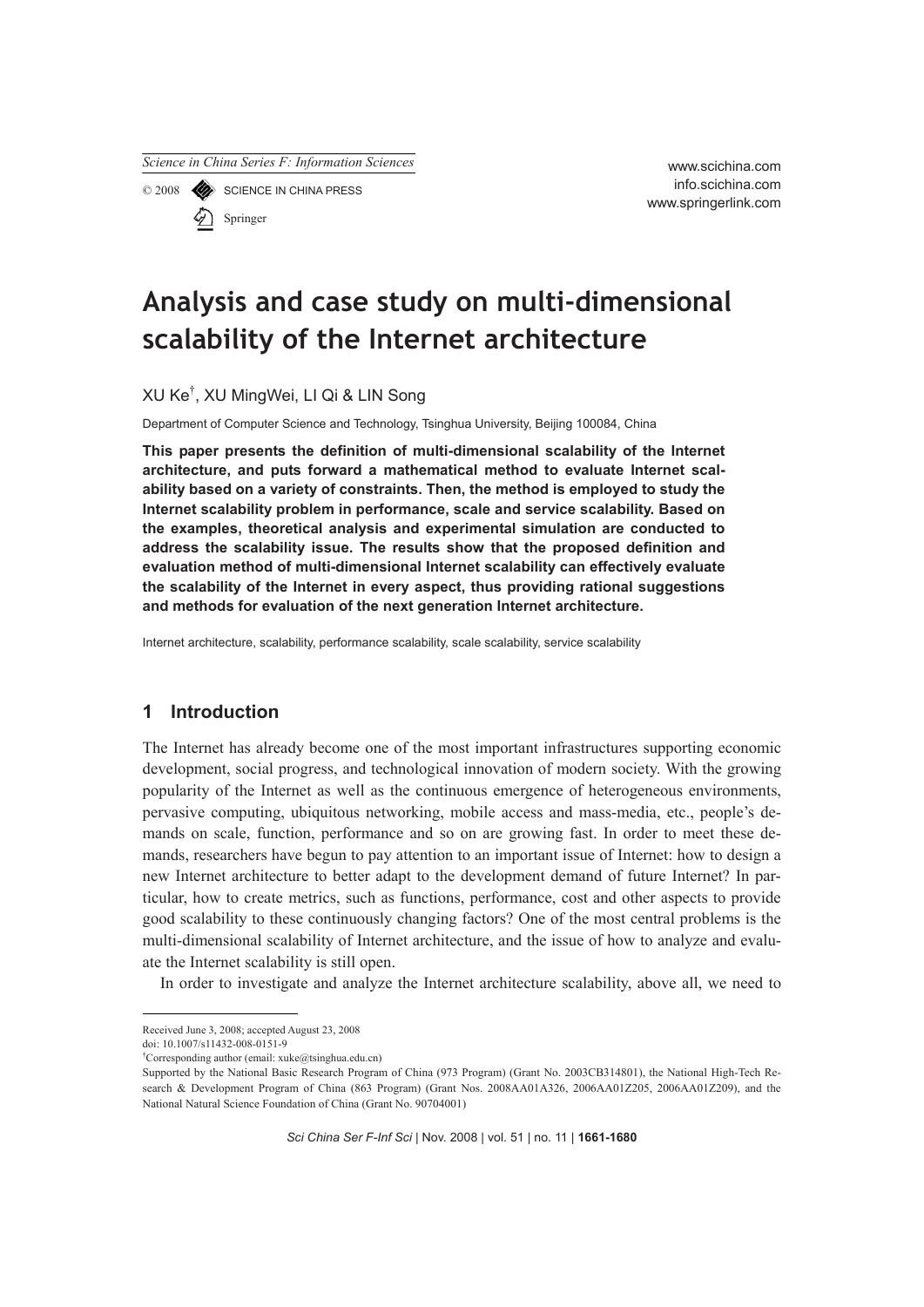understand the concept of scalability. Neuman $\left[1\right]$  gave the definition of system scalability as follows: scalability means the increase of users, and system resources will not lead to obvious decline in system performance or increase in management complexity. When the system refers to network architecture, the architecture of a specific network that provides good scalability also means that the increase of network scale (mainly an increase in the number of nodes and their links) will not lead to the obvious decline of system performance.

There are mainly two evaluation methods in network scalability research. One is theoretical analysis, and the other is experimental simulation. The latter is comparatively simple and with it one can easily get experimental results, but this method is hard to be improved according to the experimental result or to be used to find the intrinsic problems. With a method other than the simulation method, we can find the essential features of the system through theoretical analysis and thus improve and optimize the design of architecture. However, due to the features of networks, such as diversity, complexity and stability, theoretical analysis is much more difficult to be carried out. In addition, different systems generally have different analytical methods. There is no general approach applicable to all theoretical models or analytical methods.

To solve the above problem, this paper addresses the scalability issues of Internet architecture and brings forth the definition of scalability as well as the mathematic model and analytical method. We present the definitions of single-constraint one-dimensional scalability, single-objective multi-dimensional scalability, and multi-objective multi-dimensional scalability. Aiming at different features of constraint conditions, different mathematic descriptions and analyses are given. Based on the real architecture, analyses and experimental simulations are presented. The mathematic model and analytical method proposed in this paper provide an analytical and comparative approach for different network architectures, thus laying a theoretical foundation for the scalability of Internet architecture.

The remainder of this paper is as follows: Section 2 summarizes the analysis and relevant researches on network scalability. Section 3 puts forward the relevant definitions and classifications of network scalability. Section 4 introduces a mathematic description of Internet scalability. Section 5 analyzes and evaluates the research on three aspects of Internet architecture, namely performance scalability, scale scalability, service scalability, and illustrates the researching significance of evaluation method of Internet multi-dimensional scalability for evaluating the Internet scalability through examples. Finally, conclusions and future work are drawn in section 6.

## **2 Related work**

Currently, the simulation analysis and theoretical study of the network scalability focus on the scalability of overlay networks and ad hoc networks. In addition, many researchers analyzed and evaluated the network service system in the cost and price aspects.

#### **2.1 Scalability evaluation of overlay network**

Through the research and analysis of overlay network architecture, researchers consider that network scalability can be enhanced by revising network topology<sup>[2-6]</sup>. This conclusion shows that network topology is an important factor that can impact the network scalability. However, these studies are not conducted through quantified analysis, and a systemic investigation of the scalability evaluation is lacking. Therefore, effective evaluation and analysis for various systems could not be carried out. Grossglauser et al.<sup>[7]</sup> studied the network mobility's impact to scalability,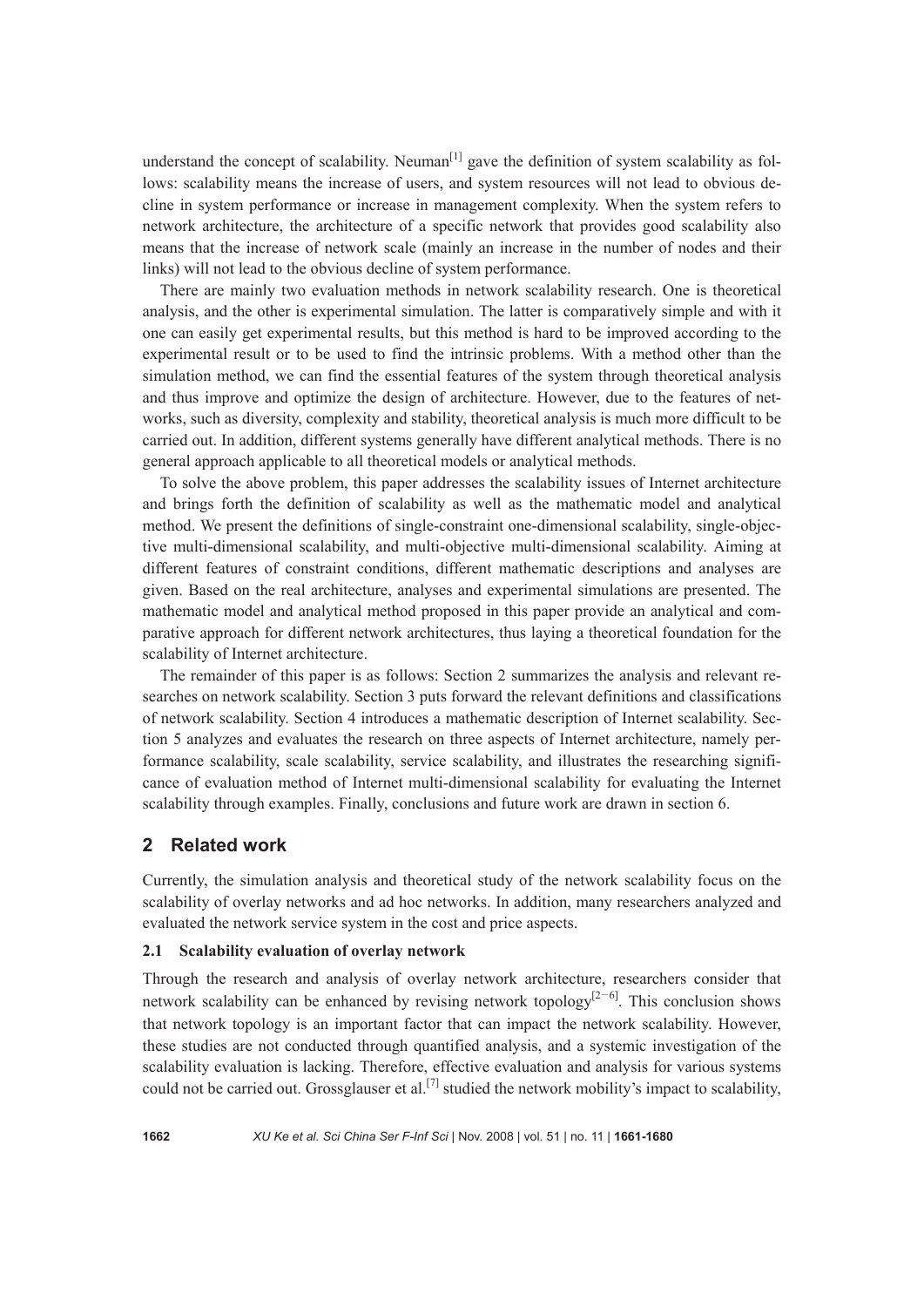but their work did not consider the impact of constraint factors on network scalability, such as memory capacity, link delay and so on. In fact, for real network systems, the memory capacity cannot expand infinitely, and network applications cannot tolerate the unlimited growth of the packet delay in the network.

## **2.2 Scalability evaluation of ad hoc networks**

Several papers analyzed and evaluated the scalability and other network performance of ad hoc network routing protocol through simulations $[8-10]$ .

Although the simulation results can indicate some problems in the network architecture, the process and the results are often limited to specific applications. Thus researchers are unable to have an in-depth understanding of the constraints of protocol itself, relevant system parameters and environmental characteristics. For instance, Santivanez et al.<sup>[11]</sup> gave the definition of the network scalability by calculating the smallest network traffic load under various conditions.

Arpacioglu et al.<sup>[12]</sup> first proposed the definitions of absolute scalability, optimal scalability, as well as weak scalability of network, and made analysis and evaluation. Although the definitions are applied to ad hoc network, the basic idea can still be used in network analyses and evaluations of all kinds of networks. Yang et al.<sup>[13]</sup> concluded and summed up network types under various application needs. But the work only gave the definition of scalability in certain situations, failing to consider the network topology's own limitation to scalability.

# **2.3 Scalability evaluation of service networks**

Billhartz et al.<sup>[14]</sup> discussed the network cost in different multicast networks. The cost model they proposed mainly concentrates on network resource demand and data transmission cost. The proposed cost model can be used to design and evaluate multi-service data transmission system. However, they still have many shortcomings. For instance, the model only pays attention to the Internet service providers, without considering the user's satisfaction degree in using network service. This model cannot effectively assess the network service system.

Chuang et al.[15] proposed a network cost based multi-cast network scalability. They found that the cost of a multicast tree is changing around the power that takes the size of multicast tree as base and 0.8 as power, and the cost of multicast can be decided according to the size of multicast group. Similarly, their work as well as Billhartz's did not consider user's satisfaction degree on different services in different network architectures. Furthermore, they did not analyze different network services deployed in different network topologies, ignoring the fact that network topology is also an important factor in evaluating network performance.

Moreover, Chalmers et al.<sup>[16]</sup> compared the efficiency benefit between unicast and multicast. Other relevant researches put forward the network cost for multi-ISP provider in the Internet<sup>[17-20]</sup>. as well as the complexity of network cost model.

# **3 Concept and classification of Internet scalability**

#### **3.1 Concept of scalability**

Before introducing the concept of scalability, we need to introduce the concept of constraint condition, the interval under constraint, evaluation metric, etc. We mainly check the factors which we can control in network architectures, such as message transmission rate of end systems, link bandwidth, the Internet scale, topology, and so on. Constraint condition can be divided into con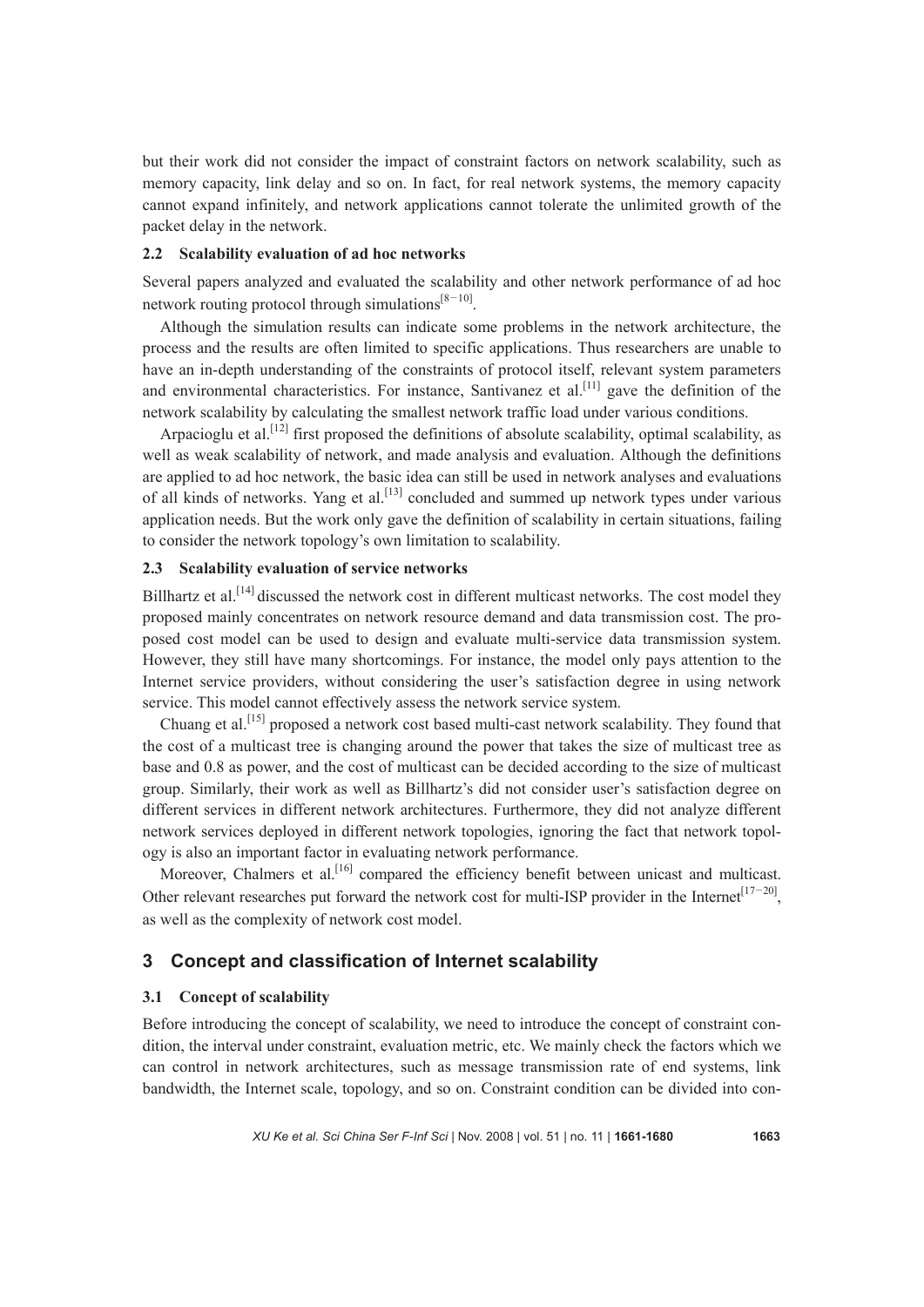tinuous constraint condition and discrete constraint condition according to whether the value is continuous or not. For example, message transmission rate and link bandwidth are continuous constraint conditions, while Internet scale and topology are discrete constraint conditions.

**Definition 1.** The interval under constraint refers to the changing bound of constraint condition.

An interval under constraint has direct impact on the performance of scalability. We may draw the conclusion that the scalability is completely different in different intervals. Since constraint condition can be divided into continuous and discrete constraint conditions, interval under constraint can also be divided into continuous interval and discrete interval.

**Definition 2.** Evaluation metric refers to certain good or bad character possessed by Internet architecture we test, such as throughput, stability, network cost and so on.

Evaluation metric will change with the changing constraint condition. For example, throughput may increase, decrease or stay static with the changing of end user's sending rate. With a certain bound (bound of intervals under constraint), the throughputs of two architectures have different integrated good or bad character; that is, with a certain bound, A may be good, while in another bound, B may be good.

**Definition 3.** The scalability of Internet architecture refers to the character contained in the evaluating metric of Internet architecture with the change in network constraint condition in a certain bound.

The scalability of Internet architecture has four essential factors:

(1) Constraint condition. Constraint condition is the changing factor of scalability. It decides whether the scalability considers all the factors comprehensively, and it is the reflection of application bound.

(2) Interval under constraint. It decides the effective bound of scalability. The good or bad character of scalability in network architecture is only effective in constraint interval, but meaningless if it exceeds the interval. For example, if the scalability performance of two architectures in a five-year period is: A is good; while B is bad, we cannot judge which is good or bad in ten years.

(3) Evaluating metric. Evaluating metric is the target for examining the Internet architecture. And it is also one of the factors reflecting whether the scalability is comprehensive or not. The less evaluating metrics, the less comprehensive is the architecture scalability. Conversely, the more the evaluation metrics, the more comprehensive it can reflect the architecture scalability.

(4) Change law. Change law is a law for evaluating metric changes with the constraint condition. It is a direct reflection of scalability. For example, the scalability of a system whose performance linearly increases with the scale is surely better than those that logarithmically increased with the scale.

#### **3.2 The classification of scalability**

According to different purposes of our study, scalability of the architecture can have three different meanings.

3.2.1 Static scalability. Static scalability refers to the good or bad character of an architecture represented by the current value of evaluating metric. For example, between two different network architectures, if one has a larger throughput, while the other only has a small fraction of throughput, then the static scalability of the former is superior to that of the latter in the evaluat-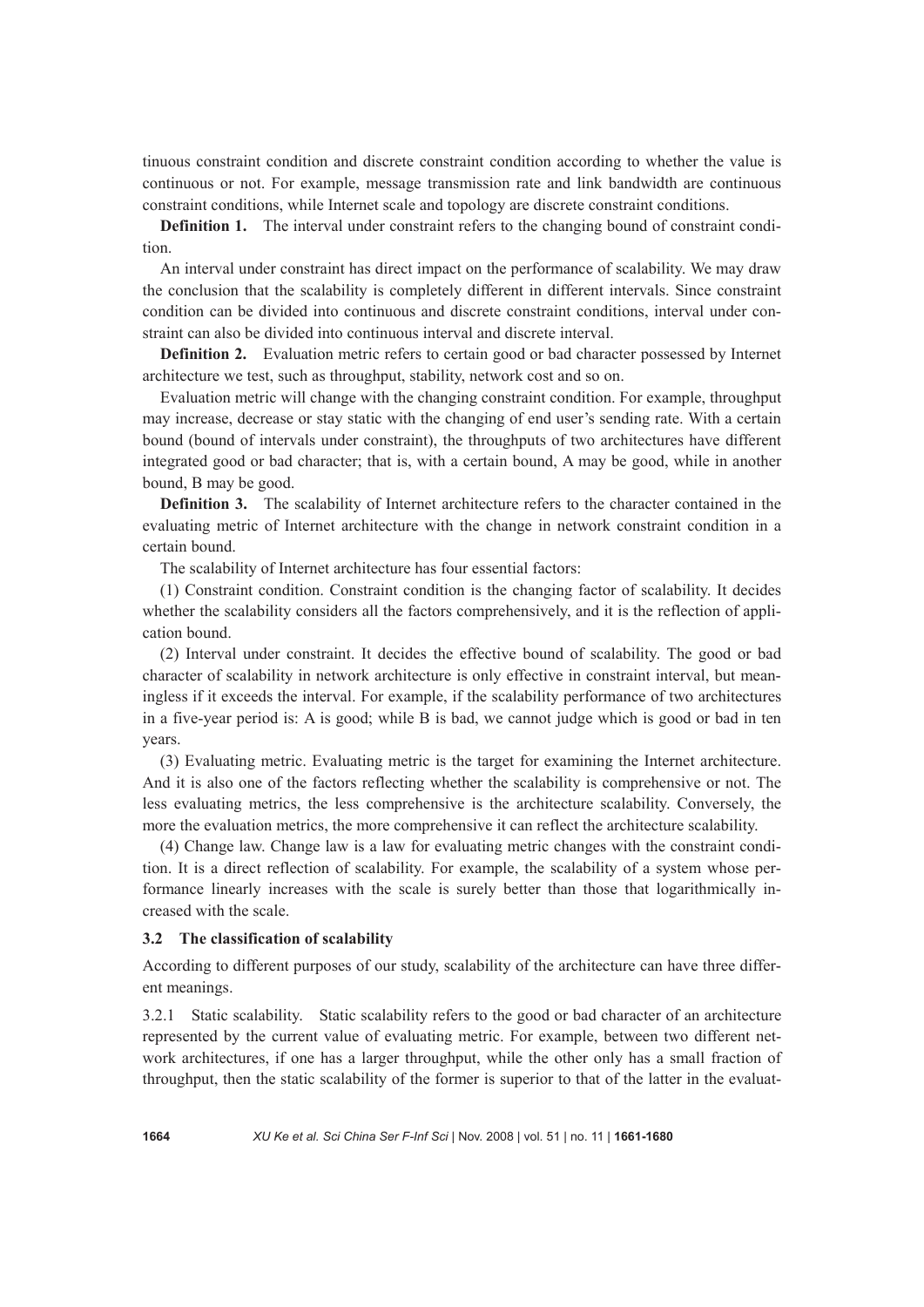ing metric of throughput.

3.2.2 Dynamic scalability. Dynamic scalability refers to the fact that at a certain time (the time is not the real time, but the current location of immediate value of constraint condition), the evaluating metric changes with the changing constraint condition. For example, of the overall throughput of three architectures, if one increases linearly with end user's rate, one increases logarithmically, and another decreases reciprocally, then their dynamic scalabilities are decreasing in turn on the metric of throughput.

3.2.3 Cumulative scalability. Cumulative scalability refers to the cumulative results of evaluating function in constraint condition. It is the cumulative character of constraint condition in a certain bound, independent of good or bad character of a particular moment.

Here, we cannot consider certain scalability solely, but should integrate three scalabilities into one to evaluate systems. For example, in the static scalability, sometimes A is better than B while sometimes B is better than A. But the dynamic scalability of A is always better than B, and at the same time, the cumulative scalability of A is better than B as well. In such a case, we are inclined to choose system A as the system with better scalability. Again, the static and cumulative scalabilities of system C are all worse than that of system D in constraint interval. But at the beginning of interval, system C performs badly, and becomes better gradually later, while system D keeps good performance. Although the dynamic scalability of system C is better than that of system D, we are still inclined to choose system D. When we compare two systems X and Y, regardless of integrating these three scalabilities, we deem that we can get the comparing degree of X and Y mainly from every scalable target, and get the sum or weighted sum of them to get the comprehensive evaluation. If the weighted sum is chosen, weight can be determined by discussion of decision-maker. When future development is concerned, dynamic scalability can be emphasized; when the integrated situation of constraint interval is concerned, comprehensive scalability should be emphasized.

According to the amount difference of evaluation metrics, scalability can be divided into one-dimensional scalability and multi-dimensional scalability. And the former can be divided into single-constraint one-dimensional scalability and multi-constraint one-dimensional scalability.

(1) Single-constraint one-dimensional scalability, also called single-constraint single-objective scalability, refers to scalability that an evaluation metric is possessed with the change of one constraint condition.

(2) Multi-constraint one-dimensional scalability, also called multi-constraint single-objective scalability, refers to scalability that an evaluation metric is possessed with the change of many constraint conditions.

(3) Multi-dimensional scalability, also called multi-constraint multi-objective scalability, refers to scalability achieved by comprehensively considering many evaluation metrics changing with many constraint conditions. There are different weights among evaluation metrics. The values of weights are determined by the actual objective situation or subjective will. If the values of weights are different, though constraint condition is completely the same with evaluation metric, the results of multi-dimensional scalability of architecture may be different.

# **4 The evaluation model of Internet scalability**

In this section, we first introduce the mathematic description of the scalability of Internet archi-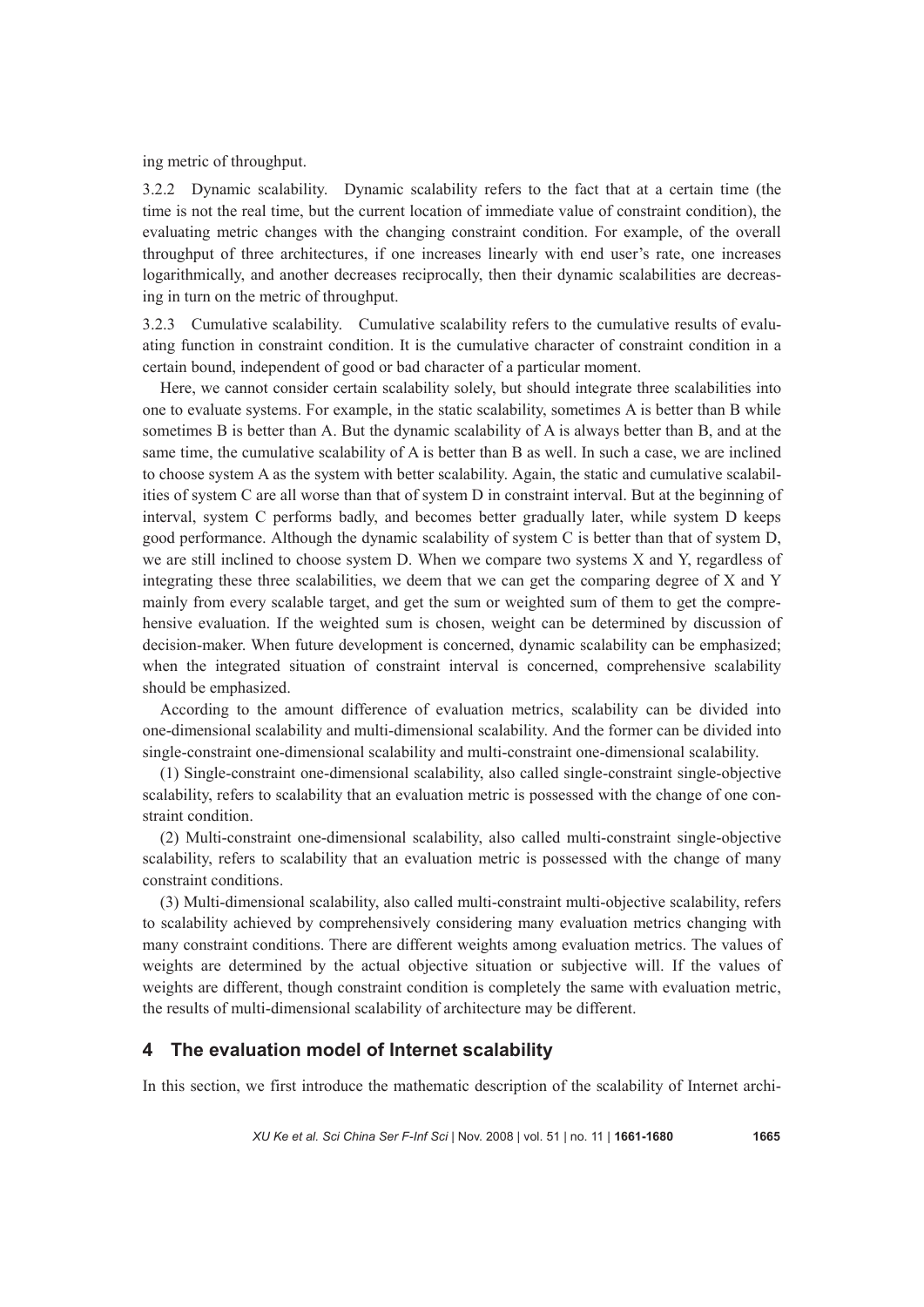tecture, and then introduce the one-dimensional and multi-dimensional scalability evaluation models respectively.

## **4.1 Mathematic description**

For any network architecture, constraint condition set is defined as  $X = \{x_1, x_2, \dots, x_n\}$ . Because what we usually test is the system character with constraint condition in constraint intervals, we set its change bound at  $X \in \Phi = \{x_i' \le x_i \le x_i''\}$ , and define the quantified evaluation metric set as  $Y = \{y_1, y_2, \dots, y_m\}$ . Then any evaluation metric  $y_i$  must be the evaluation function of *X*, and we have

$$
y_i = f_i(X) = f_i(x_1, x_2, \cdots, x_n), \ X \in \Phi.
$$
 (1)

Here  $x_i$  can be a continuous variable or a discrete variable. When  $x_i$  is continuous, we assume that  $f_i$  is a continuous and smooth function, which will be differentiated everywhere.

### **4.2 Single-constraint one-dimensional scalability**

Single-constraint one-dimensional scalability refers to the scalability of single-objective singleconstraint, whose evaluation function is

$$
y_i = f_{ij}(x_j), \ x_j \in [x_{j1}, x_{j2}], \tag{2}
$$

where  $y_i$  is the evaluation metric,  $x_i$  is a single-constraint condition,  $f_{ij}$  is the function of evaluation metric  $y_i$  with the changing constraint condition  $x_i$ , and  $[x_{i1}, x_{i2}]$  is the constraint interval. For example, when we evaluate the performance of P2P VOD (video on demand) systems, if we take network transmission rate as constraint condition, and user's waiting time as evaluating metric, then it becomes a single-constraint one-dimensional scalability issue.

According to the scalability's classification on examining objective, we define three different scalabilities independently:

4.2.1 Static scalability. Static scalability refers to the good or bad performance of architecture's current evaluation metric. Therefore it can be denoted by an evaluation function:

$$
S_{ij} = y_{ij} = f_{ij}(x_j), \ x_j \in [x_{j1}, x_{j2}].
$$
 (3)

4.2.2 Dynamic scalability. Dynamic scalability refers to evaluating a function's changing character at a certain moment. We define it as the first derivative of evaluation function to constraint condition,

$$
D_{ij}(x_j) = \frac{dy_{ij}}{dx_j}\bigg|_{x_j = x_{j0}} = f'_{ij}(x_j).
$$
 (4)

That is, when  $x_i = x_{i0}$ , the dynamic scalability of architecture is  $D_{ij}(x_{i0})$ . It is the definition when the constraint condition is a continuous constraint condition. Researchers may also encounter some discrete constraint conditions, such as the number of hosts. We define its dynamic scalability as follows:

$$
D_{ij}(x_{j,k}) = \frac{\Delta y_{ij}}{\Delta x_j} = \frac{f_{ij}(x_{j,k+1}) - f_{ij}(x_{j,k})}{x_{j,k+1} - x_{j,k}}, \ \ x_{jk} \neq x''_j,
$$

in which,  $x_{i,k}$  denotes that the constraint condition  $x_i$  takes the *k*th value.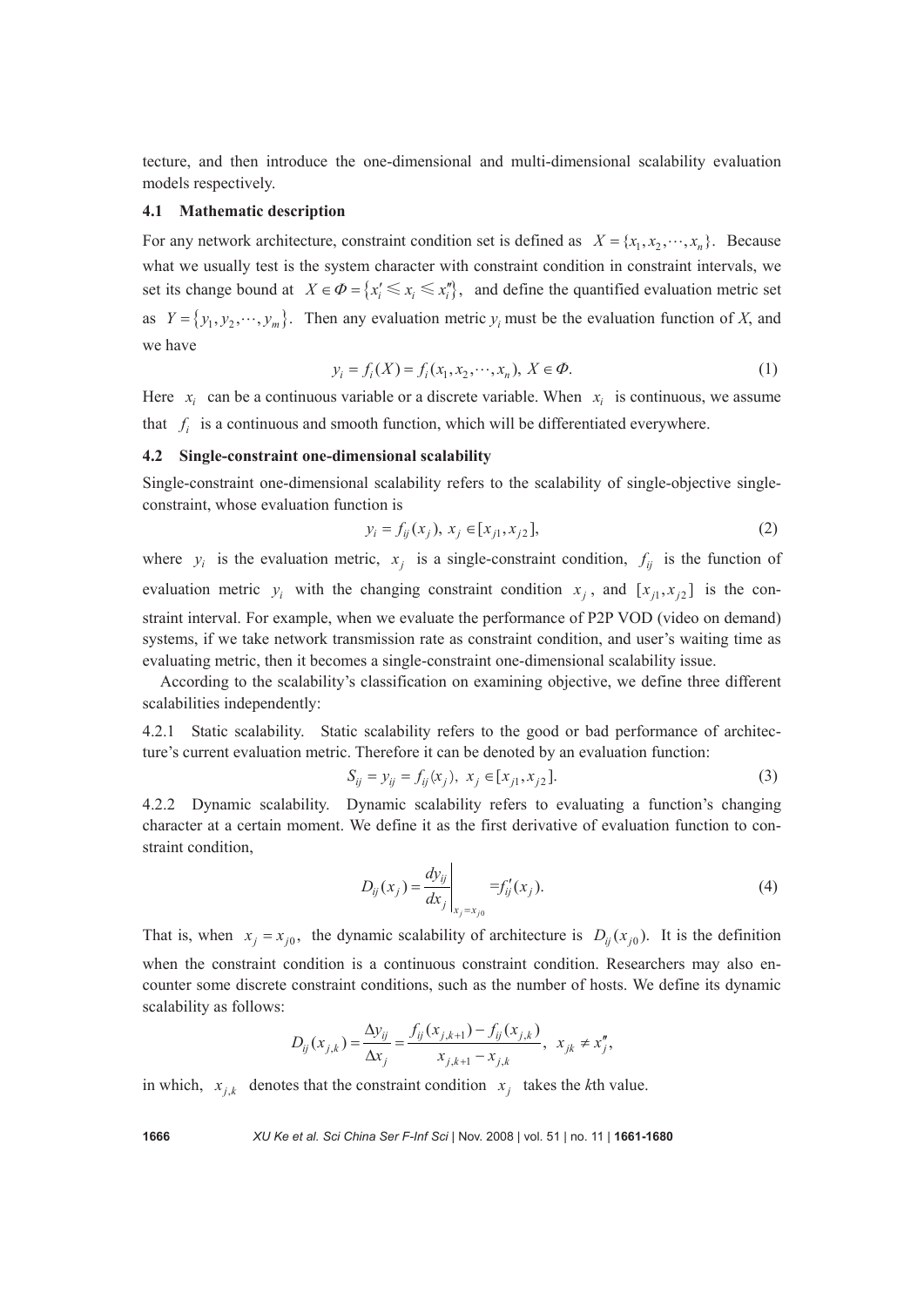From Figure 1(a), we can see that the geometric significance of single-constraint one-dimensional dynamic scalability is the slope of  $x_j$  on the constraint point  $x_{j0}$  or  $x_{j,k}$ .

4.2.3 Cumulative scalability. Cumulative scalability reflects the cumulative character of evaluation function in the constraint interval. We define the single-constraint one-dimensional cumulative scalability of continuous condition as

$$
C_{ij} = \int_{x'_j}^{x''_j} f_{ij}(x_j) dx_j,
$$
 (5)

while the one-dimensional cumulative scalability of discrete constraint condition is defined as

$$
C_{ij} = \sum_{x_{j,k}} f_{ij}(x_{j,k}) (x_{j,k+1} - x_{j,k}), \ x_{jk} \neq x''_j.
$$

From Figure 1(b), we can see that the geometric significance of single-constraint one-dimensional scalability is the sum of evaluation function  $x_i = x'_i$  and the area surrounded by  $x_i = x_i''$  and the abscissa axis.



**Figure 1** The geometry significance of single-constraint one-dimensional scalability. (a) Dynamic scalability; (b) cumulative scalability.

### **4.3 Multi-constraint one-dimensional scalability**

The scalability of multi-constraint one-dimensional refers to the single-objective multi-constraint scalability, whose evaluation function is

$$
y_i = f_i(X) = f_i(x_1, x_2, \cdots, x_n), \ X \in \Phi,
$$
\n(6)

in which,  $y_i$  is the evaluation metric, *X* is the vector of multi-constraint condition,  $x_1, x_2, \dots, x_n$ are each of the constraint conditions,  $f_i$  is the function that evaluation metric  $y_i$  changes with constraint condition *X*, and  $\Phi$  is the constraint intervals. In the above example of evaluating the performance of P2P VOD systems, if we not only consider the impact of user access rate to the evaluation metric of user's waiting time, but also take the three constraint conditions of user's access rate, delay and delay jitter into consideration, we need a multi-constraint one-dimensional scalability model to study this issue.

According to scalability's classification on evaluation metric, we define three types of scalabilities respectively.

4.3.1 Static scalability. Static scalability refers to the good or bad character of system's current evaluation metric. Therefore it can be denoted by an evaluation function

$$
S_i = y_i = f_i(X), X \in \Phi.
$$
\n<sup>(7)</sup>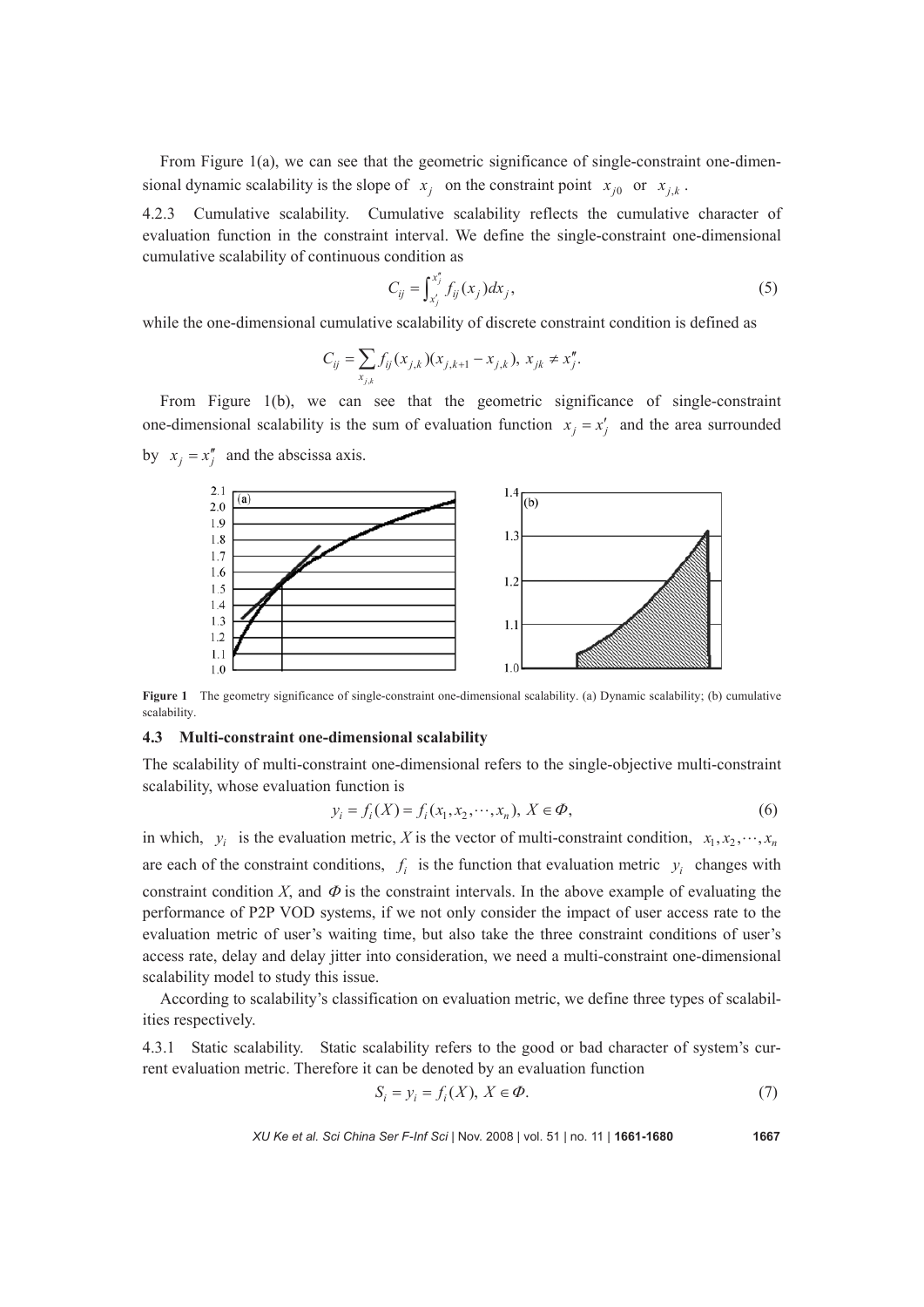4.3.2 Dynamic scalability. We first consider the situation in which constraint conditions are all of continuous constraint. The definition of multi-constraint dynamic scalability is more complicated than single-constraint scalability, for the relativity of each constraint condition should be considered.

We assume that the constraint conditions are independent; that is, any value of  $x_i$  has nothing to do with  $x_i$ . Then its dynamic scalability can be defined as

$$
D_i(X_0) = \frac{\partial^n y_i}{\partial x_1 \partial x_2 \cdots \partial x_n} \bigg|_{X = X_0} = \frac{\partial^n f_i(X)}{\partial x_1 \partial x_2 \cdots \partial x_n} \bigg|_{X = X_0}.
$$
 (8)

On the other hand, we assume that all  $x_i$  are related with each other, and are both function of another variable *t*. Then we have

$$
x_j = z_j(t),
$$
  
\n
$$
y_i = f_i(X) = f_i(x_1, x_2, ..., x_n) = f_i(z_1(t), ..., z_n(t)) = f_{it}(t).
$$

In this case, dynamic scalability can be simplified into single-constraint one-dimensional scalability

$$
D_i(X_0) = \frac{df_{it}}{dt}\bigg|_{t=t_0} = f'_{it}(t_0),
$$

of which

$$
X_0 = (x_{10}, x_{20}, \dots, x_{n0}) = (z_1(t_0), z_2(t_0), \dots, z_n(t_0)).
$$

Generally, among the constraint conditions, if the first  $t(1)$  ones are related with  $t_1$ , next  $t(2)$ ones are related with  $t_2$ , …,  $t(l)$  ones are related with  $t_l$ , and  $r-q+1$  ones have nothing to do with each other lastly, then let  $(x_{i,1}, x_{i,2}, \ldots, x_{i,t(i)})$  be the ones related with  $t_i$ ,  $x_{i,j} = z_{ij}(t_i)$ ,  $x_q, x_{q+1}, \dots, x_r$  have nothing to do with any other x, of which,  $i = 1, 2, \dots, l, j = 1, 2, \dots, t(i)$ . We have

$$
(r - q + 1) + \sum_{i=1}^{l} t(i) = n.
$$

Then,  $f_i(X)$  can be written as

$$
f_i(X) = f_{it}(t_1, t_2, \dots, t_l, x_q, x_{q+1}, \dots, x_r).
$$

So the dynamic scalability can be defined as

$$
D_i(X_0) = \frac{\partial^{(l+r-q+1)} f_{it}}{\partial t_1 \partial t_2 \cdots \partial t_l \cdot \partial x_q \cdots \partial x_r}\Big|_{t_i = t_{i_0}, x_i = x_{i_0}} = f_{it}^{(l+r-q+1)}(t_{10}, t_{20}, \cdots, t_{l0}, x_{q0}, \cdots, x_{r0}),
$$

in which, when  $t_i = t_{i0} (i = 1, 2, \dots, l)$ ,  $x_i = x_{i0} (i = q, q + 1, \dots, r)$ ,  $X = X_0$ .

When constraint conditions are all of discrete constraints, dynamic scalability can be defined as

$$
D_i(X_0) = \frac{f_{ii}(t_{1,k_1+1}, t_{2,k_2+1}, \cdots, t_{l,k_l+1}, x_{q,k_q+1}, \cdots, x_{r,k_r+1}) - f_{ij}(t_{1,k_1}, t_{2,k_2}, \cdots, t_{l,k_l}, x_{q,k_q}, \cdots, x_{r,k_r})}{(t_{1,k_1+1} - x_{1,k_1})(t_{2,k_2+1} - x_{2,k_2}) \cdots (x_{r,k_r+1} - x_{r,k_r})},
$$
\nwhich when  $t_1 = t_1$ ,  $(i = 1, 2, \ldots, l)$ ,  $x_2 = x_2$ ,  $(i = a, q+1, \ldots, l)$ ,  $X = X_0$ .

in which, when  $t_i = t_{i,k_i}$   $(i = 1,2,...,l)$ ,  $x_i = x_{i,k_i}$   $(i = q, q+1,...,r)$ ,  $X = X_0$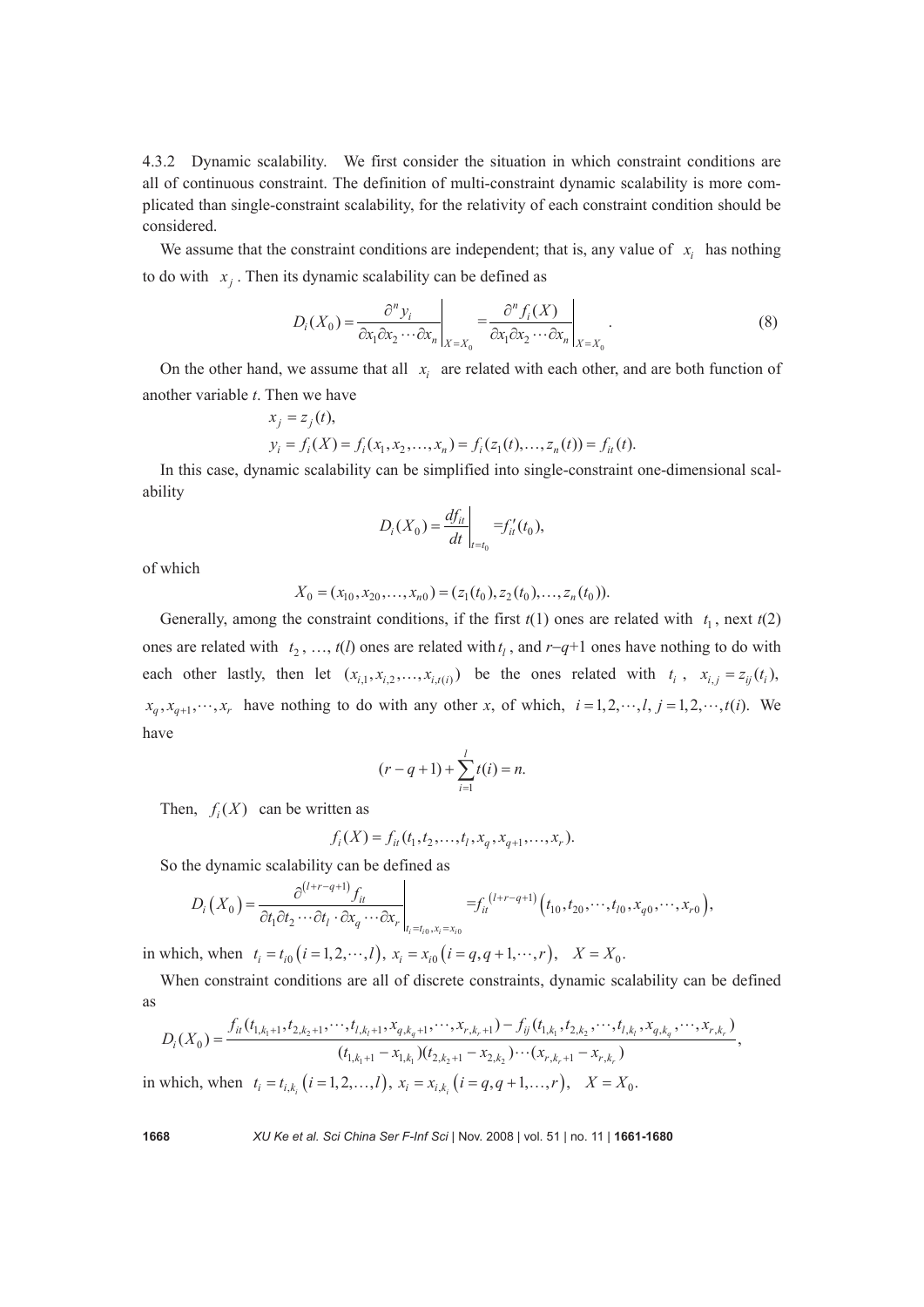When the constraint conditions contain both continuous ones and discrete ones, the method of thinking is the same with the situation where the constraint conditions are all continuous. Here we do not illustrate it again.

4.3.3 Cumulative scalability. According to the fact that the relativities of constraint condition differentiate with each other, we consider two situations. Suppose that all the constraint conditions are independent. Then the cumulative scalability can be defined as

$$
C_i = \int_{X \in \mathcal{Q}} f_i(X) dX = \int_{x_{11}}^{x_{12}} \int_{x_{21}}^{x_{22}} \cdots \int_{x_{n1}}^{x_{n2}} f_i(x_1, x_2, \dots, x_n) dx_1 dx_2 \dots dx_n.
$$
 (9)

From the definition we can see that, it is the volume of the cylinder surface surrounded by function  $f_i(X)$  in the bound of  $X \in \Phi$  (Figure 2(a)). When all the constraint conditions related with *t*, we define its cumulative scalability as

$$
S_i = \int_l f(X)dl,
$$

where *l* is the formula of curve  $x_i = z_i(t)$ , whose geometric significance is to carry out the first form curve integral to the curve (Figure 2(b)). Because

$$
dl = \sqrt{dx_1^2 + dx_2^2 + \dots + dx_n^2} = \sqrt{\sum_{j=1}^n z'_j(t)^2} dt,
$$

we have

$$
C_i = \int_{t'}^{t''} f_i(X) \sqrt{\sum_{j=1}^{n} z'_j(t)^2} dt.
$$



**Figure 2** The geometry significance of multi-constraint one-dimensional scalability. (a) Cumulative volume; (b) cumulative curve.

When the constraint conditions are all discrete conditions and are all non-related with each other, the cumulative scalability can be defined as

$$
C_i = \sum_{x_1} \sum_{x_2} \cdots \sum_{x_n} f_i(X) \Delta x_1 \Delta x_2 \cdots \Delta x_n.
$$

When the constraint conditions are all discrete conditions and all relate with *t*, the cumulative scalability can be defined as

$$
C_i = \sum_t f_i(X) \Delta t.
$$

For more general case, when the constraint conditions contain both discrete conditions and constraint conditions, and have relative and independent situations between each other, the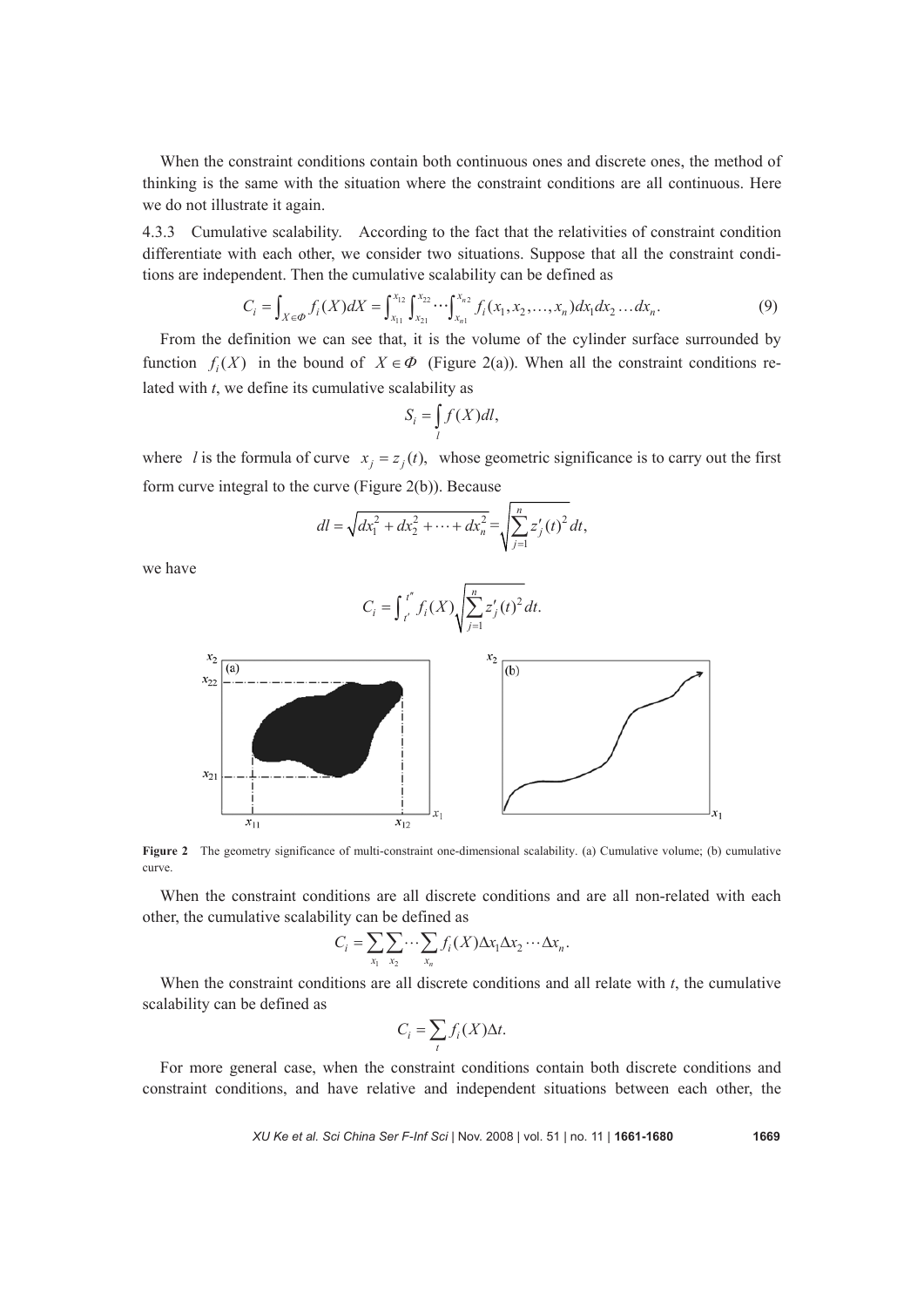method of thinking is the same as the above analysis. Here we do not illustrate it again.

#### **4.4 Multi-dimensional scalability**

On the basis of multi-constraint one-dimensional scalability, we consider the multi-dimensional scalability, which is the scalability under many evaluation metrics. The above example of evaluating the performance of P2P VOD systems further demonstrates that we not only consider the evaluation of user waiting time, but also at the same time use two evaluation metrics of both user's waiting time and server load. Then we need multi-dimensional scalability model to study this issue.

The methods for solving multi-objective optimization problems mainly include linear weighted sum method, main-objective method, layered sequences method, ideal point method and so on<sup>[21]</sup>, each having its own applicable situation. As for the issues we pose, adopting linear weighted sum solution is more workable, which introduces weighted parameters at the time of comprehensive consideration. We define the multi-dimensional evaluation function or static scalability of Internet architecture as

$$
S = k_1 \cdot S_1 + k_2 \cdot S_2 + \dots + k_m \cdot S_m, \qquad (10)
$$

in which, *S<sub>i</sub>* represents the function of multi-constraint one-dimensional static scalability, and  $k_1, k_2, \dots, k_m$  are weight of *m* evaluation metrics respectively. They can be decided by objective factors, evaluator's own preference or policy-making. Different weight setting will get different results. According to the above definition, we can give dynamic scalability and cumulative scalability of them on point  $X_0$ .

# **5 Case analysis**

We have introduced the basic idea of Internet architecture scalability as well as evaluation method of multi-dimensional scalability. Based on specific application examples, this section analyzes and evaluates performance scalability, scale scalability and service scalability aspects of Internet architecture, and illustrates how to use the proposed evaluation theory and method to evaluate the scalability of certain elements in the Internet.

## **5.1 Performance scalability**

Performance scalability refers to the character that after the increase of network resources capacities such as links capacities, network performance and end-to-end performance can increase accordingly. Below we use scalability evaluation method to analyze and compare the performance scalability of content delivery network (CDN) and peer-to-peer (P2P). CDN and P2P all concentrate on the issue as how to distribute large amounts of content to a large number of users, so performance scalability becomes the most crucial issue. The two performance factors, link bandwidth and hard disk capacity, have great impact on CDN and P2P, so we focus on these two factors and take them as constraint conditions. Suppose that the file is divided into pieces, all with the same size *g*, we take expectation value of time downloading a piece with size *g* as evaluation metric. We will study the performance scalability of two constraint conditions as link bandwidth and hard disk capacity on the evaluation metric of the two systems. This is a multi-constraint one-dimensional scalability issue.

For convenience, we assume that network topology consists of a core network and some edge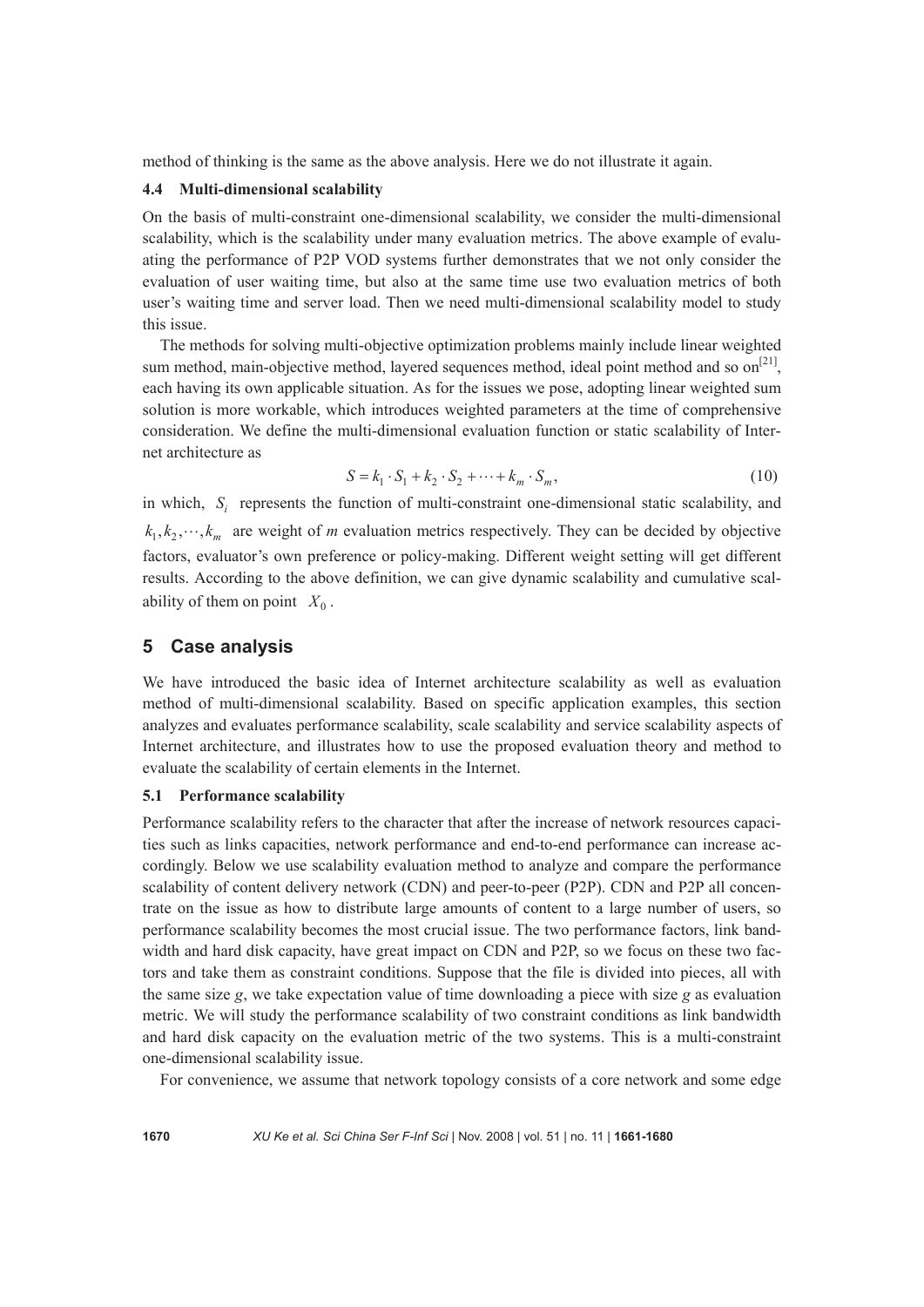networks connected to it. Hosts are all in edge networks. Suppose that the current load demand changes slowly. Pieces that are currently requested frequently are the same as before, and therefore are more likely to be cached. We suppose that there are resource pieces of *n* types, and the number of current downloaders is  $m_1 \ge m_2 \ge \cdots \ge m_n$ . Let  $M = \sum_{i=1}^n m_i$ , and suppose the distribution of  $m_i$  meets  $m_i = m_1 \lambda^{i-1}$ . Then *n* can be infinitely large; therefore  $M = m_1 / n$  $(1 - \lambda)$ .



**Figure 3** CDN network (a) and P2P network (b).

5.1.1 Modeling and analyzing CDNs. CDN networks (Figure 3(a)) put CDN nodes close to user, caching content requested for future demand from other users. CDN nodes are one or several common hosts in network topology. We assume that there are *h* CDN nodes in all, the overall hard disk capacity is  $G_C$ , and the hard disk capacity of each node is  $G_C/h$ .

Suppose that the number of users who are downloading files from a node is  $S_A$ , among which, there are  $S_H$  users getting the file directly from the CDN node, and other  $S_N$  users are requested for pieces that are not found in the cache. CDN node needs to request files from content provider for them.

Suppose that each CDN node's bandwidth to be used for downloading is *y*; the bandwidth of CDN node downloads a file from ICP is  $y_2$ ; when CDN nodes are not congested, the bandwidth the users downloaded from CDN is *z*, which is also the least link bandwidth along the path between CDN and users. Considering the characteristics of CDN, and *z* is generally large, we can suppose that users directly share the available bandwidth *y* of CDN server.

As for the cache-hit  $S_H$  users, they share y with the other  $S_N$  users, so their download time is  $gS_A / y$ . As for the other  $S_N$  users, their download time is  $gS_A / y + gS_N / y_2$ , so the expectation of overall download time is

$$
t_C = \frac{gS_A}{y} + \frac{gS_N^2}{S_A y_2} = S_A \left[ \frac{g}{y} + \frac{g}{y_2} \left( 1 - \frac{S_H}{S_A} \right)^2 \right].
$$

Here  $S_A = M/h$ . The hard disk capacity of every CDN node is  $G_C/h$ , so we may have  $G_C/gh$ pieces. Considering the stability state, that is, suppose the current download demand changes slowly, the cache of CDN nodes is the  $G_C/gh$ , whose piece has the most downloaders. Therefore,

$$
\frac{S_H}{S_A} = \frac{m_1 + m_2 + \dots + m_{G_C/gh}}{m_1 + m_2 + \dots + m_n} = 1 - \lambda^{G_C/gh},
$$
  

$$
t_C = \frac{Mg}{h} \left( \frac{1}{y} + \frac{\lambda^{2G_C/gh}}{y_2} \right).
$$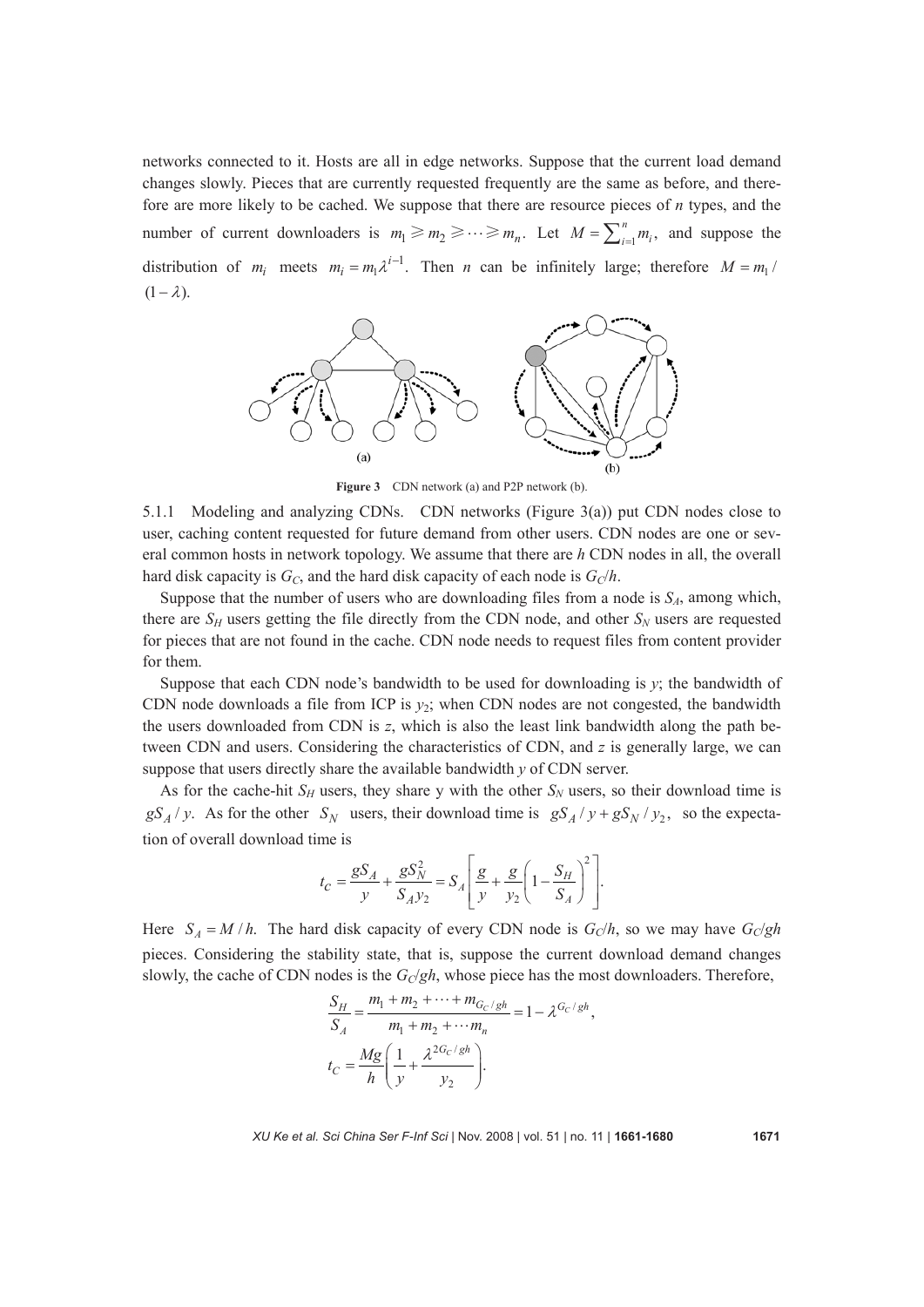5.1.2 Modeling and analyzing P2P systems. For convenience, the searching process of P2P system (Figure 3(b)) is not considered. Suppose that the number of P2P user is *A*, which does not exceed the number of users of the whole network. We assume that the *A* users all have the same bandwidth *x* (sending bandwidth and receiving bandwidth are both *x*), and the same-sized hard-disk space, which is not large and allocated for P2P service, is  $G_P/A$ , where  $G_P$  is the sum of hard-disk space of all users. Users can download from two types of users at the same time: 1) users who still preserve the file in its own cache after downloading; 2) users who are still downloading the file with a larger downloaded percentage. Here we suppose that the files users downloaded are reserved in the disk for others as long as his cache is not exhausted. After the cache is exhausted, the exceeding part will be deleted.

All the *A* users share hard-disk space *GP*. Suppose in the resource pieces of *n* types, the *i*th piece's copy number for reserving is distributed by the proportion of  $m_i$ . That is, there are  $G_Pm_i/M$ spaces used for reserving the downloaded *i*th piece, which are only to be download by others.

Suppose that the downloaded proportion of users who are downloading is distributed averagely. A user downloading the *i*th piece is considered. Suppose that his downloading percentage is *p*. Then he can download from  $m_i(1-p)$  users who are downloading. Besides, from our assumptions, the space of  $G_{Pm}/M$  is used to reserve the downloaded *i*th piece, so we have  $G_{Pm}/M$  in all. Therefore we have totally  $m_i(1-p)+G_Pm_i/Mg$  users which can be downloaded. Although the rates of these pieces are different, the overall downloading rate should be equal to the expectation value of every downloading rate multiplying the number of downloading sources. In the whole download process, the average downloading rate equals  $m_i(1-p)+Gpm_i/Mg$  multiplying the average rate downloaded from each place.

Below we will calculate the average rate of each download. The sending bandwidth of every user is *x*. In addition to this downloading request, the other *M*−1 downloading per time per user can be considered as distributing to the number of total users *A* averagely, so we can deem that there are  $(M-1)/A+1$  users who download from here. Thereby, assume that the downloading rate is  $xA/(M - 1 + A)$ . Then the expected value of downloading the *i*th piece is

$$
t_{pi} = g \Bigg/ \Bigg[ m_i \Bigg( \frac{1}{2} + \frac{G_p}{Mg} \Bigg) \frac{xA}{M - 1 + A} \Bigg],
$$

the rate at which the user downloads the *i*th piece is  $m_i / M$ , and  $M(1 - \lambda)\lambda^{n-1} = m_1 \lambda^{n-1}$  $m<sub>n</sub> = 1$ . We make summation and get the expectation value of P2P's downloading time

$$
t_{p} = \sum_{i=1}^{n} t_{pi} \frac{m_{i}}{M} = \frac{g \frac{\ln(M(1-\lambda))}{-\ln(\lambda)}}{M \left(\frac{1}{2} + \frac{G_{p}}{Mg}\right) \frac{xA}{M-1+A}}.
$$

Now, we get the evaluation function of CDN and P2P's performance scalabilities in accordance with eq. (7), under two constraint conditions, namely network bandwidth and hard-disk capacity, and use eqs. (8) and (9) to analyze them. The detailed comparing process is not illustrated here. The main results are on the dynamic scalability of network bandwidth. P2P is better than CDN. On the hard disk capacity constraint condition, the performance of CDN is better than that of P2P only when caching rate increases to such a degree that it can almost preserve all the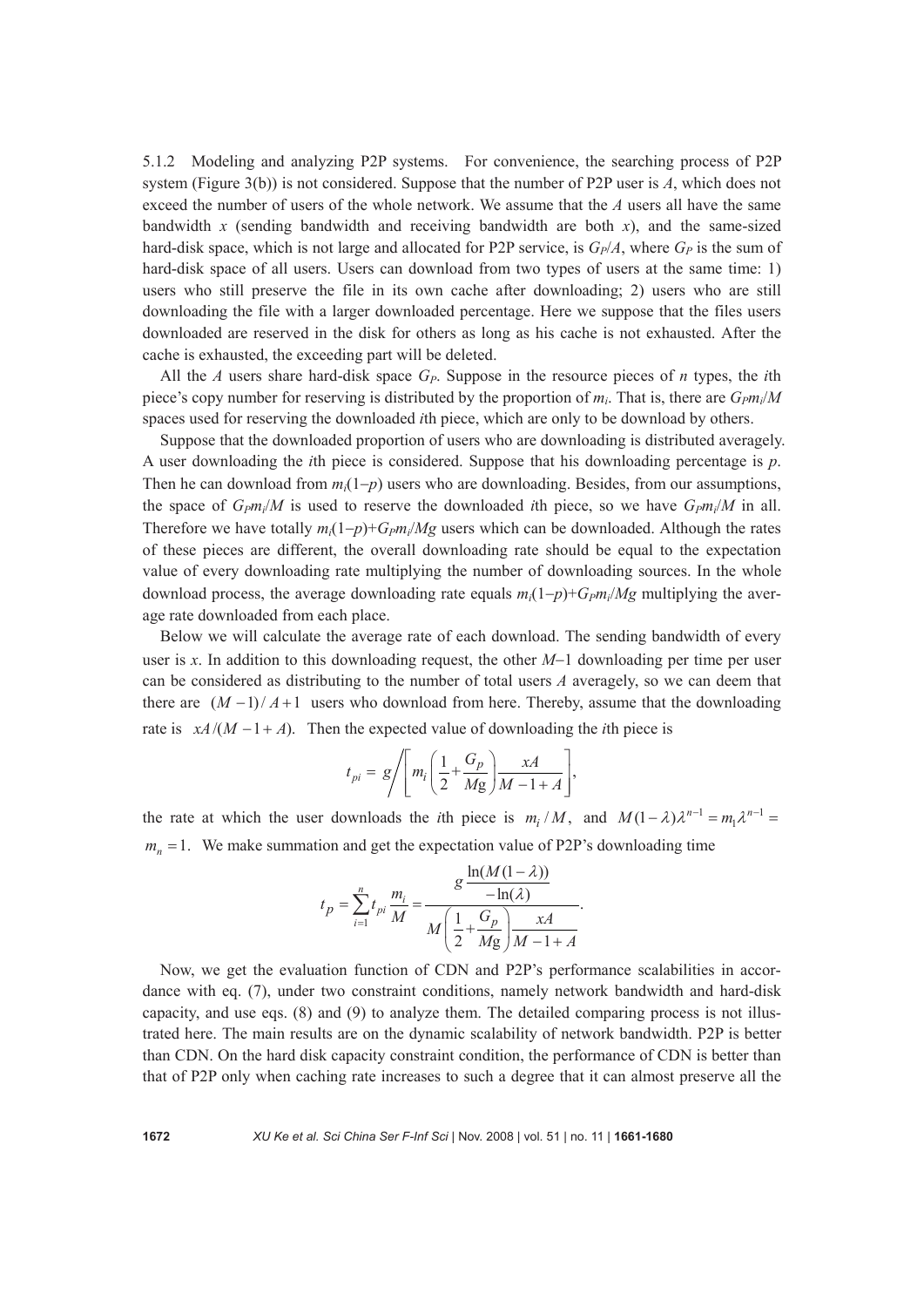files. This condition is hard to be met in practice. Therefore, generally speaking, in performance scalability aspect, P2P is better than CDN.

At the same time, simulation experiments are made to address these questions. The results are shown on Figure 4.



**Figure 4** The performance scalability of CDN and P2P. (a) The comparison of bandwidth scalability; (b) the comparison of hard-disk capacity scalability.

We may see that the results are in accordance with the analytical result. The average downloading time of P2P in most cases is less than that of CDN. The performance scalability of P2P is good on two constraint conditions of downloading time metric. From the analyzing process, we can see that the scalability evaluation method can effectively evaluate the performance scalability of network architecture.

#### **5.2 Scale scalability**

Scale scalability refers to the network performance (such as bandwidth utilization and resource utilization of network core equipment) and the end-to-end performance can have the corresponding increase with the increasing number of network nodes and links. ROFL (routing on flat labels)<sup>[22]</sup> is a message transmission architecture taking a non-semantic label for routing. We are naturally concerned with the amount of information on message transmission efficiency and memory capacity of the router, especially the comparison between ROFL and the current architecture TCP/IP under the two performance metrics when the network scale is growing. In our analyses, network topology is simplified into a tree structure. The constraint conditions are the number of topology layers, the sub-net number of each layer, and the number of host accessed to the last layer. There are two evaluation metrics: the number of hops needed by every message transmission (which can reflect the time that transmission needs), and the space needed by every router on storing routing information.

In order to simplify the issue, we assume that the Internet topology is an *L*-layer *K*-branch tree: As shown in Figure 5, suppose the routing transmission equipment of network constitutes an *L*-layer network, whose top is the first layer, and the last core network layer is the *L*th layer. Each layer represents a domain, and each domain has *K* sub-domains. Every domain of last layer has *M*  hosts connected to it. So the host number of the whole system is  $Mk^{L-1}$ . Suppose that the delay of message transmitted from one domain to its sub-domains or father domain is *D*, ignoring the routing delay as well as the host accessing delay of the domain.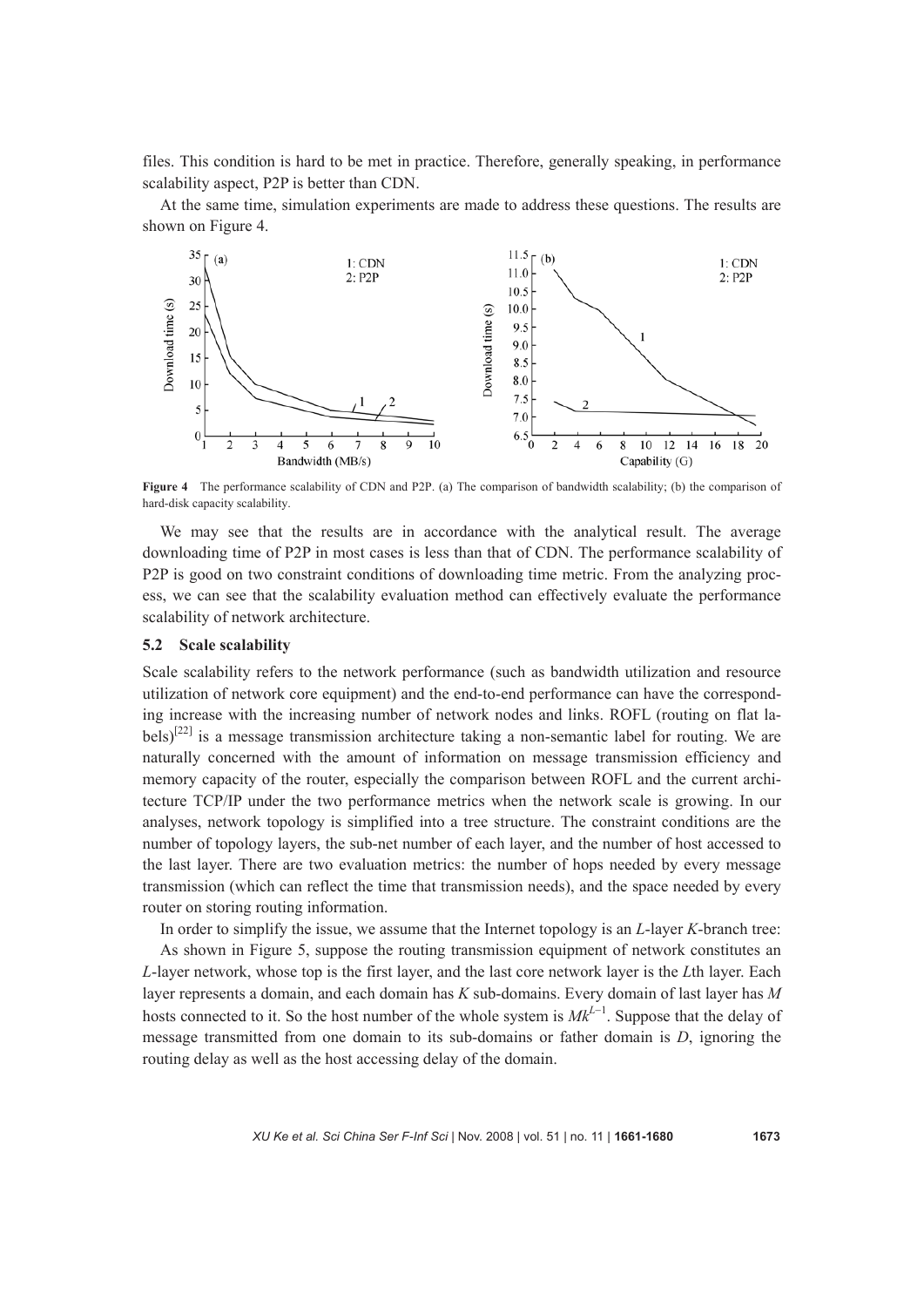

Figure 5 Network topology assumed by theory analysis.

Below we analyze the multi-constraint multi-dimensional scalability issue with two routing architectures, taking the end-to-end transmission delay and space cost needed as evaluation metrics, and taking three scale parameters of network topology as constraint conditions.

5.2.1 TCP/IP routing transmission architecture. Assume that the mathematical expected value of the transmission hop count between any two hosts is *s*. Then, for  $1 \le n \le L$ , the probability that any two hosts need 2*n* steps to reach equals

$$
\left(\frac{1}{k}\right)^{l-n} \frac{k-1}{k} \frac{Mk^{l-1}}{Mk^{l-1}-1},
$$

therefore

$$
s = \sum_{n=1}^{L} 2n \left(\frac{1}{k}\right)^{L-n} \frac{k-1}{k} = \left[2L - \frac{2k^{L+1} - 2k}{k^{L+1}(k-1)}\right] \frac{Mk^{L-1}}{Mk^{L-1} - 1}.
$$

Considering  $k^{L+1}(k-1)$  and  $k^{L-1}M$  are both much greater than 1, we can conclude that

$$
s \approx 2L - \frac{2}{k-1}.\tag{11}
$$

Therefore, the time evaluation function of TCP/IP transmission architecture is

$$
y_{t1} = 1 \Bigg/ \Bigg( 2L - \frac{2}{k-1} \Bigg).
$$

(Here as the shorter time means better performance, we take the reciprocal of (11)).

Because all the routers need to preserve the routing table, we define the reciprocal of the length of routing table item of every machine as space evaluation function. Suppose that IP address can be merged very well, and every domain can be denoted by a routing table item. In the network topology we consider, for every domain has *k* sub-domains and 1 father domain, its space evaluation function is  $y_{s1} = 1/(k+1)$ .

In this way, we can use eq. (10) to linearly-weighted sum these two evaluation metrics, and get the scalability evaluation function of TCP/IP routing transmission architecture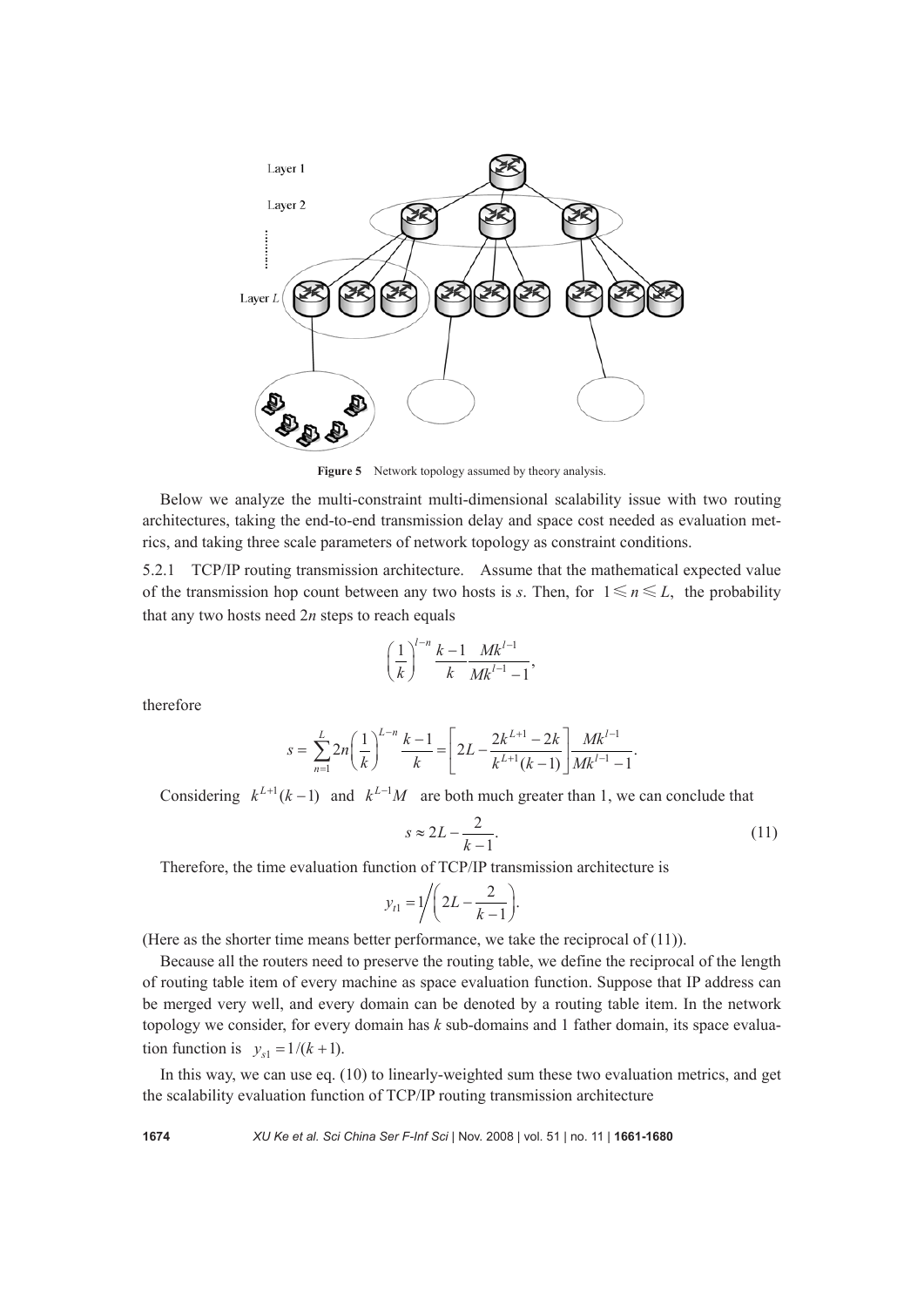$$
S_1 = \alpha y_{t1} + \beta y_{s1} = \frac{\alpha}{2L - \frac{2}{k-1}} + \frac{\beta}{k+1},
$$

of which,  $\alpha$  and  $\beta$  are two weight parameters.

5.2.2 The analysis of ROFL routing transmission. We assume that the mathematical expected value of transmission hops between any two hosts is s, and consider the nearest ancestor node shared by these two hosts. Let the distance between host and the node be n,  $1 \le n \le L$ . Then due to the character of ROFL, the routing between these two hosts cannot exceed the shared ancestor node. However due to the character of DHT and the result of layered DHT, the execrated value of packet transmission time is  $log_2(Mk^{n-1}) + 1$ , and will not exceed  $log_2(Mk^{n-1}) + n$ . And because the number of transmission hops will not exceed 2*n*, as above, the probability of node distance being *n* is

$$
\left(\frac{1}{k}\right)^{l-n} \frac{k-1}{k} \frac{Mk^{l-1}}{Mk^{l-1}-1}.
$$

Considering both  $k^{L+1}(k-1)$  and  $k^{L-1}M$  are much greater than 1, we can get an upper bound.

$$
s_0 \le \log_2\left(\frac{M}{k}\right)\left(2L - \frac{2}{k-1}\right) + 2\left(\log_2 k + 1\right)\left(L^2 - \frac{2L - 1}{k-1} + \frac{2}{\left(k-1\right)^2}\right). \tag{12}
$$

Our estimation for the upper bound is greater than the real result. We adopt a fitting method to estimate the average delay of ROFL. According to the analytical and experimental result of (12), we can assume  $s_0 = f_1 \log_2 k + f_2 \log_2 M + f_3$ . Through fitting, we can get

 $s_0 = (0.476L^2 + 0.422L - 0.880) \log_2 k + (0.0885L + 0.846) \log_2 M + (0.604L - 1.088)$ . (13) So the time evaluation function of ROFL can be denoted by  $y_{t2} = 1/(f_1 \log_2 k + f_2 \log_2 M)$  $f_3$ , where  $f_1 = 0.476L^2 + 0.422L - 0.880$ ,  $f_2 = 0.0885L + 0.846$ ,  $f_3 = 0.604L - 1.088$ .

Similarly, as for the ROFL transmission architecture, every router needs to preserve its subsequence of each layer for every host, then  $y_{s2} = 1/ML$ . Similarly, using eq. (10) we can get the scalability evaluation function of ROFL routing architecture.

$$
S_2 = \alpha y_{12} + \beta y_{s2} = \frac{\alpha}{f_1 \log_2 k + f_2 \log_2 M + f_3} + \frac{\beta}{ML}.
$$

The two weight parameters of  $\alpha$  and  $\beta$  can be selected according to the practical need. But actually, from the analyses of (11) and (13), we may know that the transmission scale scalability of TCP/IP's is better than that of ROFL's. Because  $ML \ge M > k+1$ , the scalability on routing reserving space of TCP/IP's is better than that of ROFL's. So no matter how the parameters  $\alpha$  and  $\beta$  are selected, the static scale scalability of TCP/IP's is better than that of ROFL's. By eqs. (8) and (9), the TCP/IP's dynamic scalabilities on *k*, *M*, and *L* are better than that of ROFL's, so is the cumulative scalability.

Figure 6 gives the experimental comparison result of the two architectures' on the number of transmission hops. We can see that the number of transmission hops of TCP/IP's (line 1) is much less than that of ROFL's (line 2).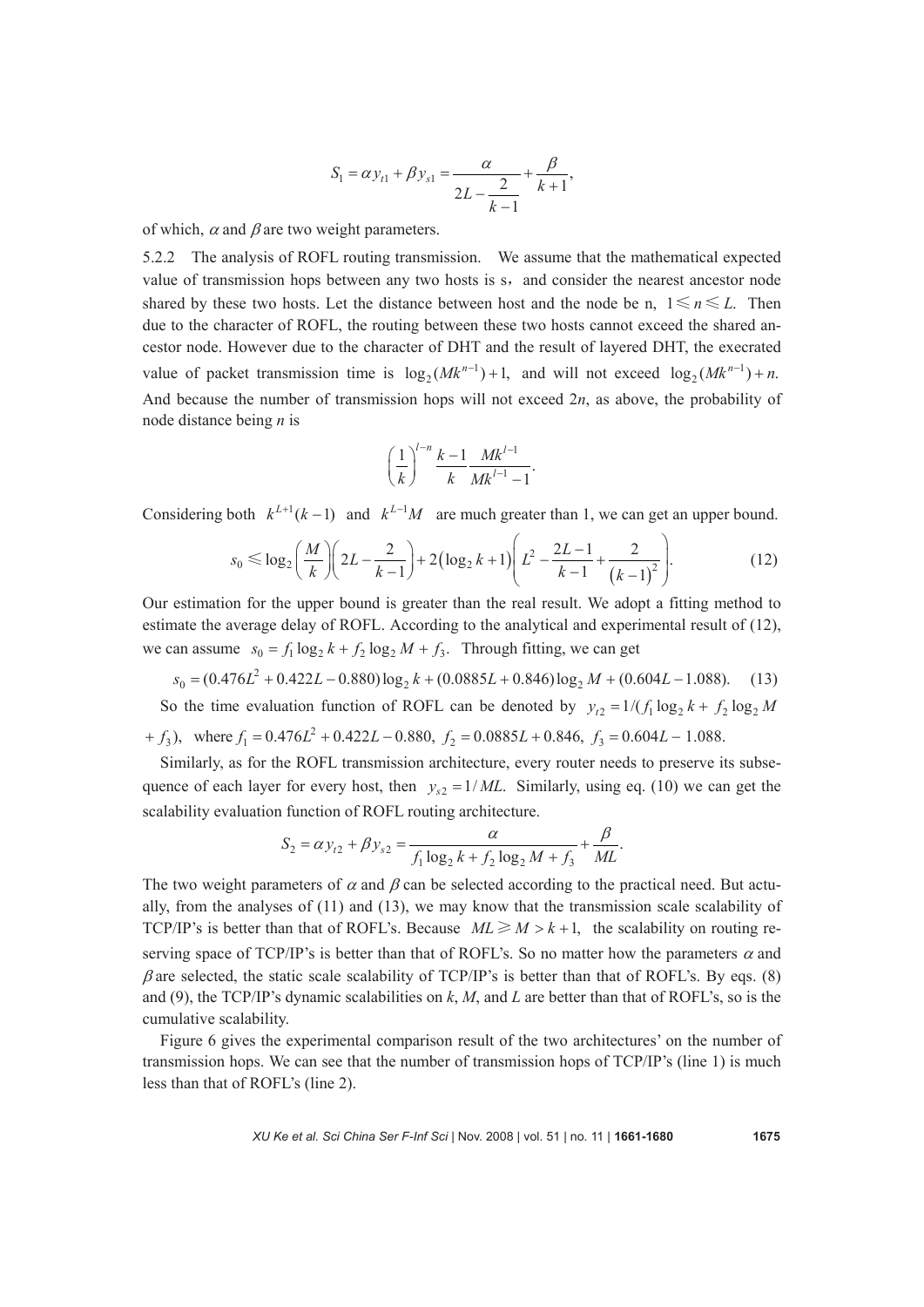

**Figure 6** Comparison of average hop count between TCP/IP and ROFL. (a) Hop count change on *L*; (b) Hop count change on *K*; (c) Hop count change on *M*. 1, TCP/IP; 2, ROFL.

According to the theory analysis of scalability and the experimental result shown in Figure 6, we can reach the conclusion that the scalability of TCP/IP's is much better than that of ROFL's in the two aspects of transmission delay and consumed hardware reserving space.

## **5.3 Service scalability**

This section uses scalability theory analysis to evaluate service scalabilities of different service network architectures. Firstly, we analyze the scalability of single service model with a tree architecture, circle architecture, and star architecture, and find that tree architecture possesses the optimal service scalability according to our analyses. Secondly, we analyze the service scalability under multi-service model, and find that under tree architecture, service model can acquire better service utility than the multi-service model.

We try to evaluate service scalability in different types of networks. Because one-to-one (corresponding uncast application) and one-to-many (corresponding multicast applications) are two typical service models of current networks, in this paper, we focus on the analysis of two types of communication models. In addition, we consider different network utilities of different communication models in different network architectures. We deploy service in different network architectures, such as the tree architecture (Figure 7(a)), circle architecture (Figure 7(b)), and star architecture (Figure 7(c)).



**Figure 7** Different network architectures. (a) Tree architecture; (b) circle architecture; (c) star architecture.

The network service utility refers to network income acquired after certain network being deployed, the evaluation function is

$$
\sum_{i=1}^{n} U_i = \sum_{i=1}^{n} \left( F(s_i) - \alpha \sum_{j=1}^{N} R_j(s_i) - \beta \sum_{l=1}^{C} L_l(s_i) \right),\tag{14}
$$

where  $F(s_i)$  denotes income acquired by users using service,  $R_i(s_i)$  and  $L_i(s_i)$  respectively refer to the processing cost of middle node after network being deployed and link cost (the total sum of these two prices are the overall network processing cost after the network service being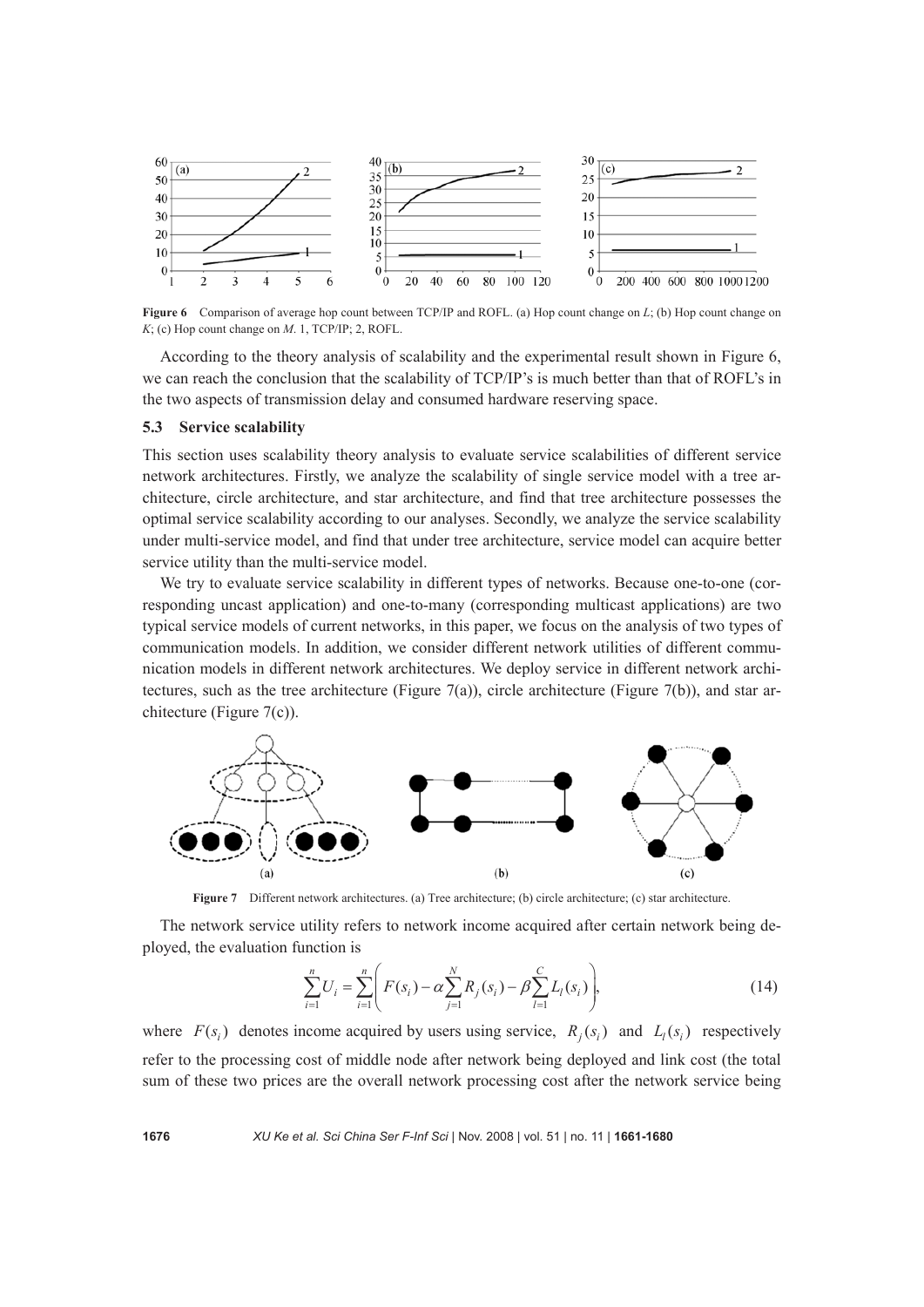deployed). The three functions use the service throughput *s<sub>i</sub>* as the parameter.  $\alpha$  and  $\beta$  are respectively used to map the overall processing cost to average processing cost of every node and the route cost to average route cost.

We first evaluate the service utility of the tree architecture. Suppose that users access service with an average distributed probability, and only visit one service in multi-service network. In the tree architecture, we study the complete tree with *L*-height and *M* branches. The tree contains  $N_n = (m^L - 1)/(m - 1)$  non-end nodes,  $N_t = (m^{L+1} - 1)/(m - 1)$  end user nodes,  $L =$  $\log_m(N_t(m-1)+1)-1$ . And then we can sum up the service utility of tree architecture by using one-to-one and one-to-many model. It should be noted that in one-to-many model, non-end node will have extra maintenance cost. According to the conclusion of ref. [23], we know that the maintenance cost of one-to-many model will not exceed the 5% of overall communication cost. In our analytical model, we need to consider the extra maintenance cost of this part, and take the maximal value of maintenance cost as 0.05. From the above analysis we can find that the service utility of tree architecture can be calculated as follows. (The calculation of one-to-one and one-to-many communication models are shown as eqs. (15) and (16)).

$$
\sum_{i=1}^{n} U_i = \frac{m^L - 1}{m - 1} - \frac{\sum_{i=1}^{L-1} \left( 2Lm^L - (m+1)\frac{m^L - 1}{m-1} \right)}{\frac{m^L - 1}{m - 1}} - \frac{\left[ \sum_{i=1}^{L-1} 2i(m-1)m^{i-1} \right] + mL}{\frac{m^L - 1}{m - 1}}, \quad (15)
$$
\n
$$
\sum_{i=1}^{n} U_i = \frac{m^L - 1}{m - 1} - 1.05 - \frac{\left[ \sum_{i=1}^{L-1} 2i(m-1)m^{i-1} \right] + mL}{\frac{m^L - 1}{m - 1}}.
$$
\n
$$
(16)
$$

In the same way, we can also calculate the service utility in circle architecture and star architecture. Because the calculation of these utilities is simpler than that of the trees, we will not list them one by one. Below we show that one network includes 27 terminal nodes, including 1 service node, 26 client-end nodes. The service model will be a complete 3-branch tree whose height is 2 in the tree architecture. With eqs. (14) and (15), we can get the network cost and service utility of the tree architecture (Figure 8(a) and (b)). Similarly, from (14), we can get the network processing cost and service utility of circle-architecture's as well as star architecture's in different service models. In addition, in order to compare the service utilities under different service models, we compare and calculate the service utility proportion of different architectures', that is, to calculate the average network service utility acquired by each user (Figure  $8(c)$ ).

As shown in Figure 8(a), the network cost is the lowest in tree architecture, and is the highest in the star architecture. So we can make calculation and find that the service utility in tree architecture is the best, and is the worst in the star architecture (Figure 8(b)). What needs to be pointed out is that the circle architecture possesses a similar service utility value to that of the tree architecture, but the utility change bound of which is comparatively big with the increase of service rate. So the circle architecture cannot acquire the same service utility as the tree architecture. Figure 8(c) shows the network service rate in different network architectures. From the figure we can see that the worst service rate of the tree architecture is about 60%, and the best service rate is 73%. So the average service rate of the tree architecture is 73%, but the worst service utility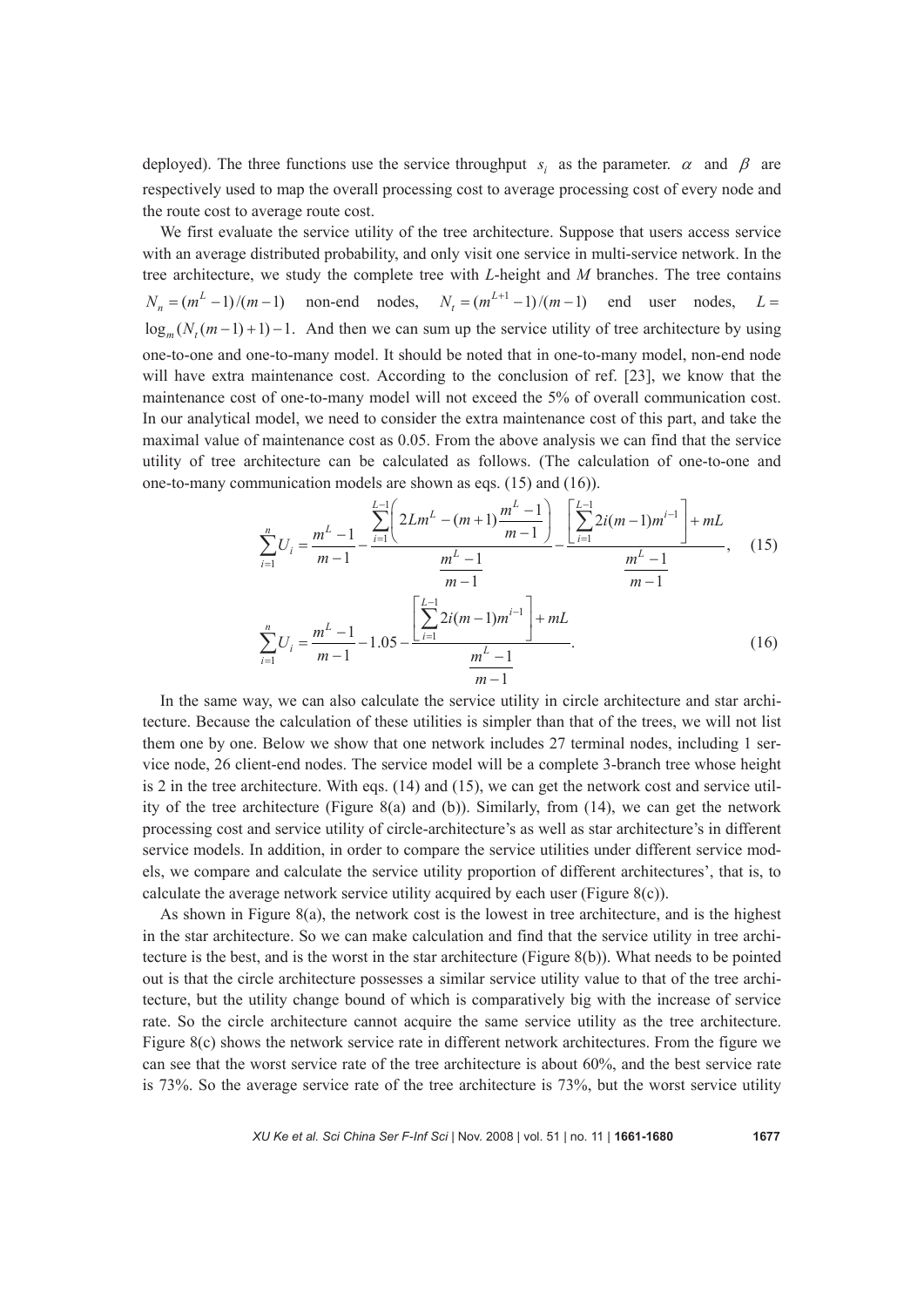rate of two architectures are both less than 60%.



**Figure 8** The service utility of one-to-one service model. (a) Network cost in different network architectures; (b) service utility in different network architectures; (c) service utility ratio in different network architectures.

#### **5.4 Case summary**

Among the three cases mentioned above, case 1 discusses the performance scalabilities of content distribution architectures of CDN and P2P, which is the multi-constraint one-dimensional scalability issue taking download time as the evaluation metric on the two constraint conditions of network bandwidth and hard disk capacity. In the analyzing process of the cases, we mainly adopt the analytical method of scalability described in section 3. After establishing the relation of evaluation function and constraint condition, we use the mathematic model established for multi-constraint one-dimensional scalability issue in section 4 to analyze the static scalability, dynamic scalability and cumulative scalability.

Case 2 discusses the scale scalabilities of two transmission mechanisms of TCP/IP and ROFL, which is multi-constraint multi-dimensional scalability issue on three constraint conditions of network layer number, sub-domain number on each layer, and the number of last layer user network hosts, taking routing transmission time and space that router needs as evaluation metrics. The difference from the first case is that we mainly adopt the mathematic model established for multi-constraint multi-dimensional scalability issue, solving the multi-objective issue by linearly weighted summing the two evaluation metrics.

Case 3 discusses the service scalability of different service modes in different architectures, taking network topology and service deployment proportion as constraint conditions, and taking network service utility as evaluation metric. It is similar to the first case in terms of adopting scalability theory.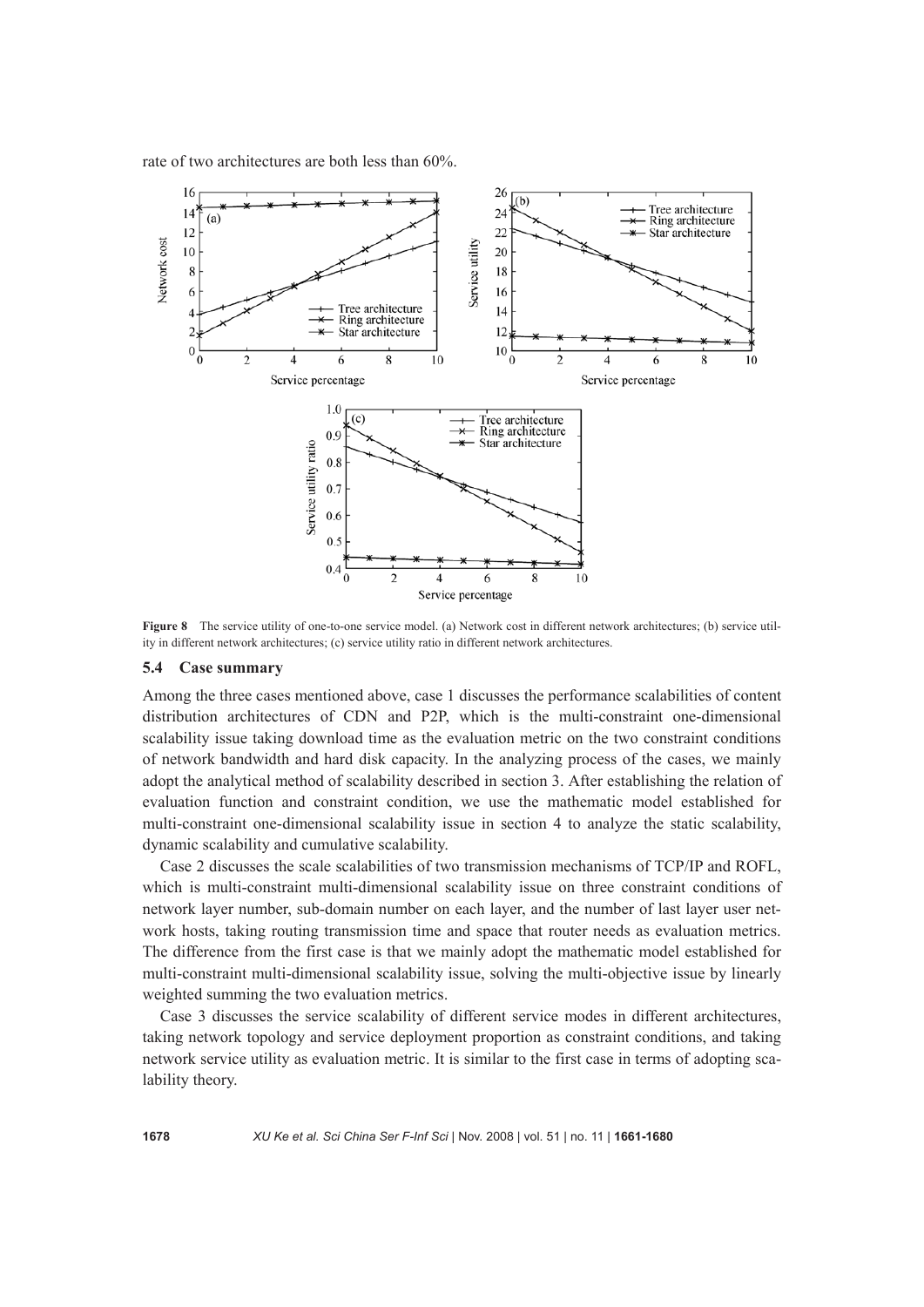We deem that scalability analyzing theory gives us instructions in the following aspects: in issue searching aspect, its classification and analyses on performance scalability, scale scalability, and service scalability. Other important network scalabilities can instruct us to find problems to be solved in all kinds of scalabilities; in issue confirming aspect, scalability theory's definition and analyses on constraint condition, constraint section, evaluation metric and change rule. Change rule can also instruct us to confirm the four basic elements of the issue we study, in issue resolving aspect. Scalability theory adopting the easy to in-depth method establishes a suite of mathematic model, which can be used to solve the issue of multi-constraint multi-dimensional case, gives sensible scalability definition to discrete constraint condition, and analyzes relevant constraint conditions as well. These mathematical models provide important mathematic tools for solving the scalability issue.

## **6 Conclusion and future work**

We propose the concept of multi-dimensional scalability of Internet architecture, and establish the mathematical analytical theory and evaluation method of multi-dimensional scalability in Internet architecture. As case study analysis, we investigate and evaluate the scalability issue in the three aspects of performance, scale and service. Theoretic analysis and experimental simulation are conducted by combining them with real cases in network architectures. The experiment shows that our proposed scalability analytical method has certain instruction significance.

As future work, we will further investigate multi-dimensional scalability in performance, scale and service aspects based on our analytical method; in performance scalability aspect, we will further investigate the Internet demand on performance scalability on the basis of the analytical result of the performance scalability in CDN, P2P and other architectures. In scale scalability aspect, we need to further analyze the performance of ROFL architecture, and at the same time we need to consider the mobility and other factors in the evaluation metric. In service scalability aspect, we will further investigate more accurate cost and utility functions to analyze the service scalability of complicated network architecture.

- 1 Neuman B C. Scale in Distributed systems. In: Casavant T, Singhal M, eds. Readings in Distributed Computing System. Los Alamitos, CA: IEEE Computer Society Press, 1994. 463―489
- 2 Lv Q, Ratnasamy S, Shenker S. Can Heterogeneity Make Gnutella Scalable? IPTPS 2002
- 3 Ratnasamy S, Francis P, Handley M, et al. A scalable content-addressable network. In: Proceedings of SIGCOMM, 2001
- 4 Rowstron A, Druschel P. Storage management and caching in PAST, a largescale, persistent peer-to-peer storage utility. In: Proceedings of the Eighteenth SOSP, ACM. 2001
- 5 Stoica I, Morris R, Karger D, et al. Chord: A scalable peer-to-peer lookup service for internet applications. In: Proceedings of SIGCOMM, 2001
- 6 Zhao B, Kubiatowicz J, Joseph A. Tapestry: An infrastructure for fault-tolerant wide-area location and routing. UCB Technical Report, 2001
- 7 Grossglauser M, Tse D. Mobility increases the capacity of ad-hoc wireless networks. In: Proceedings of IEEE Infocom'2001, Anchorage, Alaska, April 2001
- 8 Broch J, Maltz D, Johnson D, et al. A performance comparison of multihop wireless ad hoc network routing protocols. In: Proceedings of MOBICOM'98, Dallas, TX, October 1998
- 9 Park V D, Corson S. A performance comparison of the temporally-ordered routing algorithm and ideal link-state routing. In: Proceedings of IEEE Symposium on Computers and Communications ISCC'98, Athens, Greece, June 1998